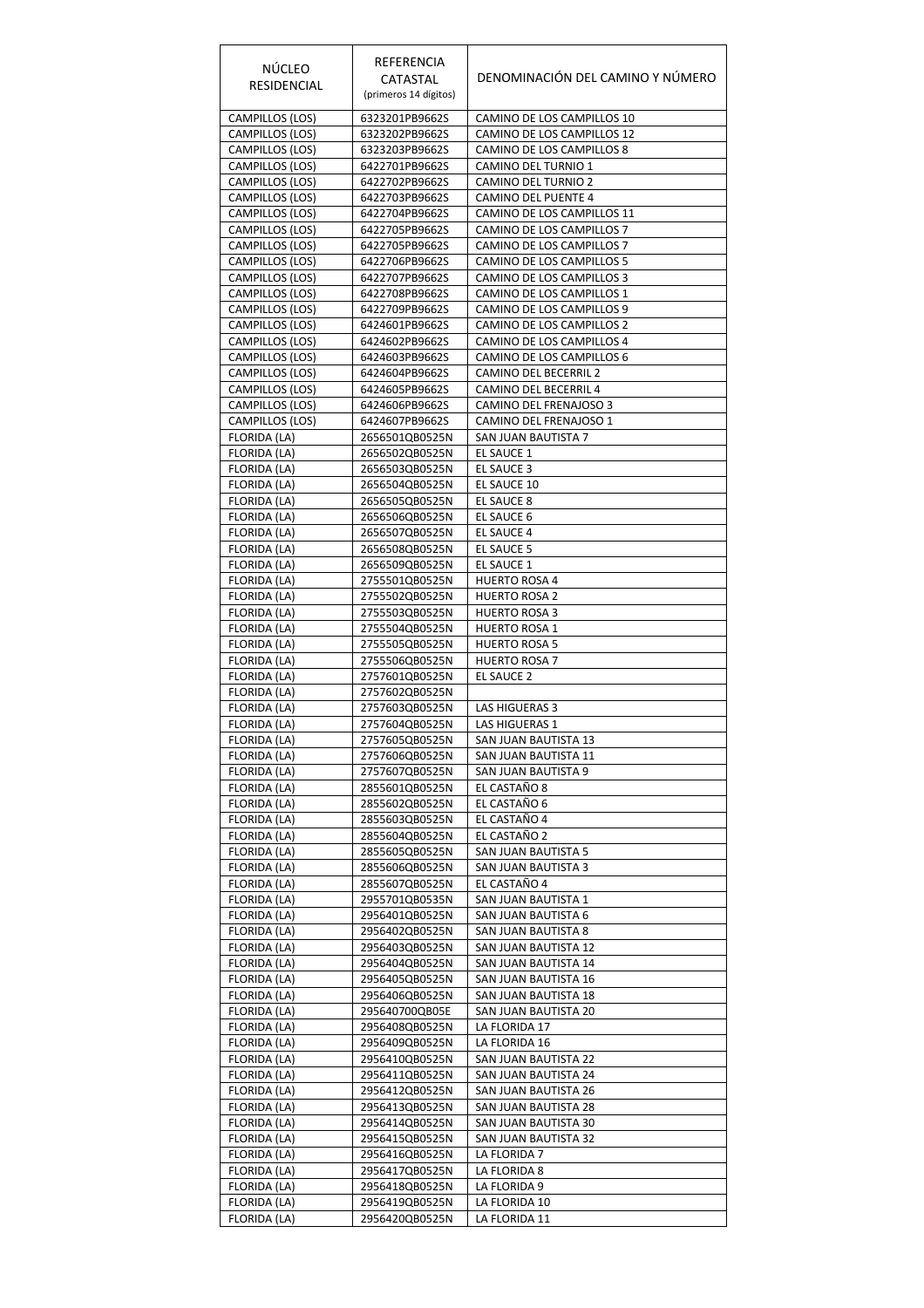| <b>NÚCLEO</b><br>RESIDENCIAL | REFERENCIA<br>CATASTAL<br>(primeros 14 dígitos) | DENOMINACIÓN DEL CAMINO Y NÚMERO                                         |
|------------------------------|-------------------------------------------------|--------------------------------------------------------------------------|
| FLORIDA (LA)                 | 2956421QB0525N                                  | LA FLORIDA 12                                                            |
| FLORIDA (LA)                 | 2956422QB0525N                                  | LA FLORIDA 13                                                            |
| FLORIDA (LA)<br>FLORIDA (LA) | 2956423QB0525N<br>2956425QB0525N                | SAN JUAN BAUTISTA 14<br>LA FLORIDA 15                                    |
| FLORIDA (LA)                 | 2956426QB0525N                                  | SAN JUAN BAUTISTA 10                                                     |
| FLORIDA (LA)                 | 2957401QB0525N                                  | SAN JUAN BAUTISTA 15                                                     |
| FLORIDA (LA)                 | 2957403QB0525N                                  | <b>MATIAS 2</b>                                                          |
| FLORIDA (LA)<br>FLORIDA (LA) | 2957404QB0525N<br>2957405QB0525N                | SAN JUAN BAUTISTA 17<br><b>MATIAS 1</b>                                  |
| FLORIDA (LA)                 | 2957406QB0525N                                  | SAN JUAN BAUTISTA 19                                                     |
| FLORIDA (LA)                 | 3056101QB0535N                                  | SAN JUAN BAUTISTA 4                                                      |
| FLORIDA (LA)                 | 3056102QB0535N                                  | SAN JUAN BAUTISTA 2                                                      |
| FLORIDA (LA)                 | 3155101QB0535N                                  | H3106 CTRA. NIEBLA (LA FLORIDA) 2                                        |
| FLORIDA (LA)<br>FLORIDA (LA) | 3156801QB0535N<br>3156802QB0535N                | LA FLORIDA 1<br>LA FLORIDA 2                                             |
| FLORIDA (LA)                 | 3156803QB0535N                                  | LA FLORIDA 3                                                             |
| FLORIDA (LA)                 | 3156804QB0535N                                  | LA FLORIDA 4                                                             |
| FLORIDA (LA)                 | 3156805QB0535N                                  | LA FLORIDA 5                                                             |
| FLORIDA (LA)                 | 3156806QB0535N                                  | LA FLORIDA 6                                                             |
| PINOS (LOS)                  | 000100300QB95D                                  | CAMINO DEL CORZO 3                                                       |
| PINOS (LOS)<br>PINOS (LOS)   | 000102600PB95D<br>000102700PB95D                | CAMINO DEL TRITON 1<br>CAMINO DE NAVAHERMOSA 43A                         |
| PINOS (LOS)                  | 000102800PB95D                                  | CAMINO DE NAVAHERMOSA 62A                                                |
| PINOS (LOS)                  | 000103000PB95D                                  | CAMINO DEL TOPO 31                                                       |
| PINOS (LOS)                  | 000110000PB95D                                  | <b>CAMINO DEL TRITON 2</b>                                               |
| PINOS (LOS)                  | 000500100PB95C                                  | CTRA. NACIONAL N435 (LOS PINOS) 76                                       |
| PINOS (LOS)<br>PINOS (LOS)   | 000500200PB95C<br>000500300PB95C                | CTRA. NACIONAL N435 (LOS PINOS) 80<br>CTRA. NACIONAL N435 (LOS PINOS) 78 |
| PINOS (LOS)                  | 000500400PB95C                                  | CTRA. NACIONAL N435 (LOS PINOS) 82                                       |
| PINOS (LOS)                  | 000500500PB95C                                  | CTRA. NACIONAL N435 (LOS PINOS) 84                                       |
| PINOS (LOS)                  | 000500600PB95C                                  | CTRA. NACIONAL N435 (LOS PINOS) 86                                       |
| PINOS (LOS)                  | 000500700PB95C                                  | CTRA. NACIONAL N435 (LOS PINOS) 90                                       |
| PINOS (LOS)                  | 000501100PB95C                                  | CTRA. NACIONAL N435 (LOS PINOS) 66                                       |
| PINOS (LOS)<br>PINOS (LOS)   | 000501200PB95C<br>000501800PB95C                | CTRA. NACIONAL N435 (LOS PINOS) 68<br>CTRA. NACIONAL N435 (LOS PINOS) 84 |
| PINOS (LOS)                  | 000600200QB95D                                  | CAMINO DE NAVAHERMOSA 76                                                 |
| PINOS (LOS)                  | 000601700PB95F                                  | CTRA. NACIONAL N435 (LOS PINOS) 1                                        |
| PINOS (LOS)                  | 000601900PB95F                                  | CTRA. NACIONAL N435 (LOS PINOS) 3                                        |
| PINOS (LOS)                  | 000602100PB95F<br>000602200PB95F                | CTRA. NACIONAL N435 (LOS PINOS) 5<br>CAMINO DE NAVAHERMOSA 2             |
| PINOS (LOS)<br>PINOS (LOS)   | 000602400PB95F                                  | CAMINO DE NAVAHERMOSA 1                                                  |
| PINOS (LOS)                  | 000602500PB95F                                  | CAMINO DE NAVAHERMOSA 5                                                  |
| PINOS (LOS)                  | 000602600PB95F                                  | CAMINO DE NAVAHERMOSA 3                                                  |
| PINOS (LOS)                  | 000602700PB95F                                  | CAMINO DE NAVAHERMOSA 4                                                  |
| PINOS (LOS)                  | 000602800PB95F                                  | CTRA. NACIONAL N435 (LOS PINOS) 7                                        |
| PINOS (LOS)<br>PINOS (LOS)   | 000602900PB95F<br>000607200PB95F                | CTRA. NACIONAL N435 (LOS PINOS) 9<br>CAMINO DE NAVAHERMOSA 6             |
| PINOS (LOS)                  | 000607400PB95F                                  | CTRA. NACIONAL N435 (LOS PINOS) 13                                       |
| PINOS (LOS)                  | 000607800PB95F                                  | CTRA. NACIONAL N435 (LOS PINOS) 15                                       |
| PINOS (LOS)                  | 000608100PB95F                                  | CTRA. NACIONAL N435 (LOS PINOS) 17                                       |
| PINOS (LOS)                  | 000608300PB95F                                  | CTRA. NACIONAL N435 (LOS PINOS) 19                                       |
| PINOS (LOS)<br>PINOS (LOS)   | 000608900PB95F<br>000609000PB95F                | CTRA. NACIONAL N435 (LOS PINOS) 23<br>CTRA. NACIONAL N435 (LOS PINOS) 25 |
| PINOS (LOS)                  | 000609100PB95F                                  | CTRA. NACIONAL N435 (LOS PINOS) 27                                       |
| PINOS (LOS)                  | 000609200PB95F                                  | CTRA. NACIONAL N435 (LOS PINOS) 29                                       |
| PINOS (LOS)                  | 000609300PB95F                                  | CTRA. NACIONAL N435 (LOS PINOS) 31                                       |
| PINOS (LOS)                  | 000612000PB95F                                  | CTRA. NACIONAL N435 (LOS PINOS) 11                                       |
| PINOS (LOS)<br>PINOS (LOS)   | 000700200PB95D<br>000700400QB95D                | CAMINO DEL GURUMELO 18<br>CAMINO DE LAS GAMONOSAS 0                      |
| PINOS (LOS)                  | 000700500QB95D                                  | CAMINO DE LAS GAMONOSAS 30                                               |
| PINOS (LOS)                  | 000700900QB95D                                  | CAMINO DEL GURUMELO 19                                                   |
| PINOS (LOS)                  | 001000600PB95C                                  | CAMINO DEL MELONCILLO 10                                                 |
| PINOS (LOS)                  | 001000700PB95C                                  | CAMINO DEL MELONCILLO 12                                                 |
| PINOS (LOS)<br>PINOS (LOS)   | 001000800PB95C<br>001000900PB95C                | CAMINO DEL MELONCILLO 14<br>CAMINO DEL MELONCILLO 12                     |
| PINOS <sub>(LOS)</sub>       | 001102400PB95F                                  | CTRA. NACIONAL N435 (LOS PINOS) 41                                       |
| PINOS (LOS)                  | 001102500PB95F                                  | CTRA. NACIONAL N435 (LOS PINOS) 43                                       |
| PINOS (LOS)                  | 001102600PB95F                                  | CTRA. NACIONAL N435 (LOS PINOS) 45                                       |
| PINOS (LOS)                  | 001102700PB95F                                  | CTRA. NACIONAL N435 (LOS PINOS) 47                                       |
| PINOS (LOS)                  | 001102800PB95F                                  | CAMINO DEL GAVILAN 1                                                     |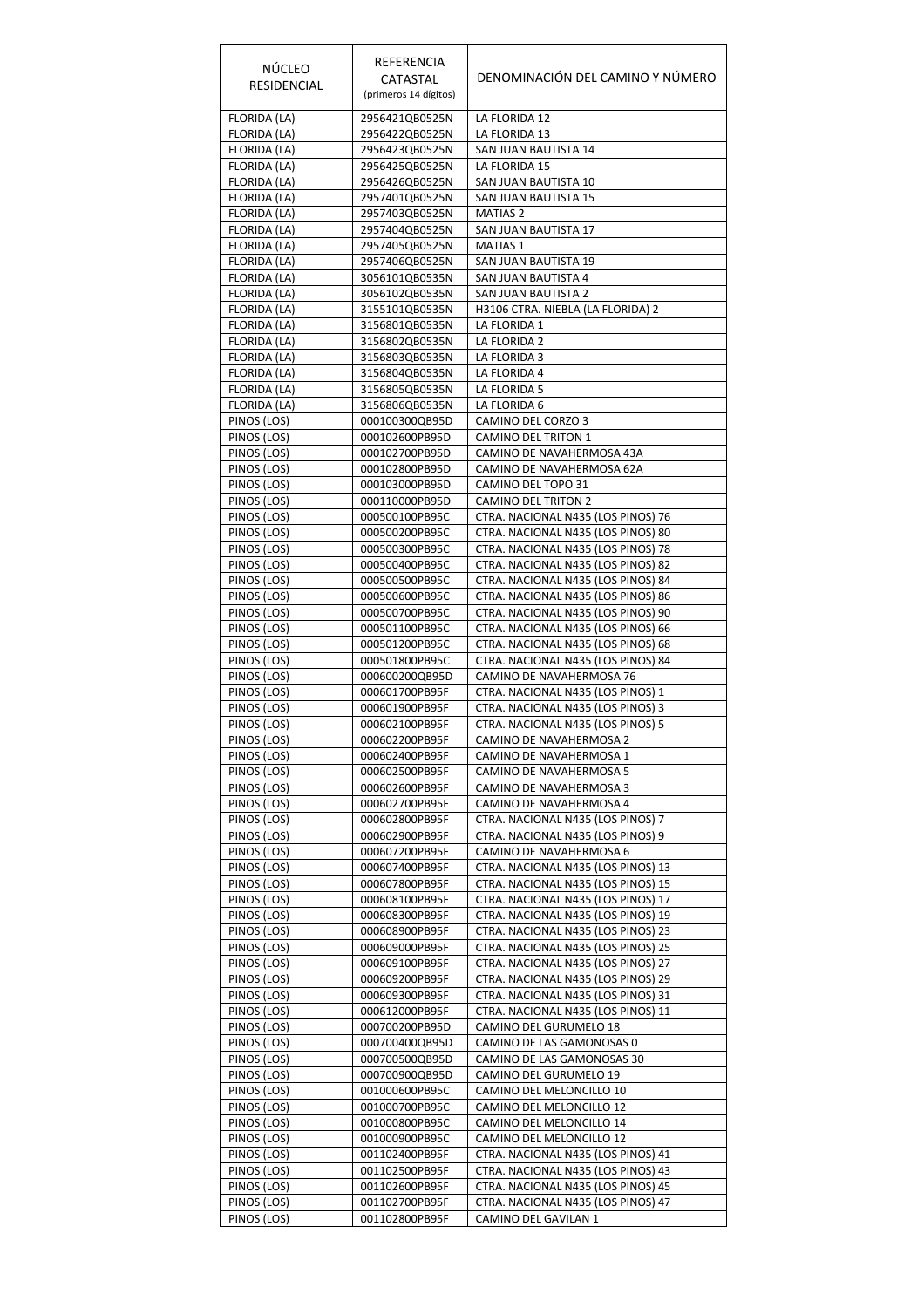| NÚCLEO<br>RESIDENCIAL      | REFERENCIA<br>CATASTAL<br>(primeros 14 dígitos) | DENOMINACIÓN DEL CAMINO Y NÚMERO                                         |
|----------------------------|-------------------------------------------------|--------------------------------------------------------------------------|
| PINOS (LOS)                | 001104900PB95F                                  | CTRA. NACIONAL N435 (LOS PINOS) 33                                       |
| PINOS (LOS)                | 001200100QB95D                                  | CAMINO DE LAS GAMONOSAS 0                                                |
| PINOS (LOS)<br>PINOS (LOS) | 001600100PB95F<br>001605400PB95F                | CTRA. NACIONAL N435 (LOS PINOS) 49<br>CTRA. NACIONAL N435 (LOS PINOS) 51 |
| PINOS (LOS)                | 001605600PB95F                                  | CAMINO DE LA MARTA 7                                                     |
| PINOS (LOS)                | 002000600PB95E                                  | CTRA. NACIONAL N435 (LOS PINOS) 55                                       |
| PINOS (LOS)                | 002000700PB95E                                  | CTRA. NACIONAL N435 (LOS PINOS) 59                                       |
| PINOS (LOS)                | 002001100PB95E                                  | CTRA. NACIONAL N435 (LOS PINOS) 63A                                      |
| PINOS (LOS)                | 002102900PB95F                                  | CAMINO DE LA COLINA 1                                                    |
| PINOS (LOS)                | 002105900PB95F                                  | CAMINO DE NAVAHERMOSA 23                                                 |
| PINOS (LOS)<br>PINOS (LOS) | 002200100QB95F<br>002200200QB95F                | CAMINO DE LAS GAMONOSAS 20<br>CAMINO DE LAS GAMONOSAS 14                 |
| PINOS (LOS)                | 002500300PB95E                                  | CAMINO DEL TOPO 4                                                        |
| PINOS (LOS)                | 002500500PB95E                                  | CTRA. NACIONAL N435 (LOS PINOS) 44                                       |
| PINOS (LOS)                | 002500600PB95E                                  | CTRA. NACIONAL N435 (LOS PINOS) 46                                       |
| PINOS (LOS)                | 002500700PB95C                                  | CTRA. NACIONAL N435 (LOS PINOS) 48                                       |
| PINOS (LOS)                | 002500800PB95E                                  | CTRA. NACIONAL N435 (LOS PINOS) 50                                       |
| PINOS (LOS)                | 002500900PB95E                                  | CTRA. NACIONAL N435 (LOS PINOS) 54                                       |
| PINOS (LOS)                | 002501000PB95E                                  | CTRA. NACIONAL N435 (LOS PINOS) 56                                       |
| PINOS (LOS)                | 002502300PB95E                                  | CTRA. NACIONAL N435 (LOS PINOS) 64                                       |
| PINOS (LOS)<br>PINOS (LOS) | 002502800PB95E<br>002502900PB95E                | CTRA. NACIONAL N435 (LOS PINOS) 58<br>CTRA. NACIONAL N435 (LOS PINOS) 60 |
| PINOS (LOS)                | 002503000PB95E                                  | CTRA. NACIONAL N435 (LOS PINOS) 62                                       |
| PINOS (LOS)                | 2058901PB9555N                                  | CTRA. NACIONAL N435 (LOS PINOS) 65                                       |
| PINOS (LOS)                | 21071A01100001                                  | CAMINO DE NAVAHERMOSA 41                                                 |
| PINOS (LOS)                | 21071A01100003                                  | CAMINO DEL CHAMPIÑON 13                                                  |
| PINOS (LOS)                | 21071A01100004                                  | CAMINO DEL GURUMELO 24                                                   |
| PINOS (LOS)                | 21071A01100006                                  | CAMINO DEL GURUMELO 15                                                   |
| PINOS (LOS)                | 21071A01100007                                  | CAMINO DEL GURUMELO 17                                                   |
| PINOS (LOS)<br>PINOS (LOS) | 21071A01100008<br>21071A01100009                | CAMINO DEL GURUMELO 0<br>CAMINO DEL GURUMELO 0                           |
| PINOS (LOS)                | 21071A01100010                                  | CAMINO DE LAS GAMONOSAS 0                                                |
| PINOS (LOS)                | 21071A01100011                                  | CAMINO DEL CHAMPIÑON 5                                                   |
| PINOS (LOS)                | 21071A01100015                                  | CAMINO DEL CHAMPIÑON 1                                                   |
| PINOS (LOS)                | 21071A01100016                                  | CAMINO DEL PICAPINOS 9                                                   |
| PINOS (LOS)                | 21071A01100017                                  | CAMINO DE LAS GAMONOSAS 0                                                |
| PINOS (LOS)                | 21071A01100018                                  | CAMINO DE LAS GAMONOSAS 28                                               |
| PINOS (LOS)                | 21071A01100019<br>21071A01100020                | CAMINO DE LAS GAMONOSAS 0                                                |
| PINOS (LOS)<br>PINOS (LOS) | 21071A01100038                                  | CAMINO DE LAS GAMONOSAS 0<br>CAMINO DE LAS GAMONOSAS 0                   |
| PINOS (LOS)                | 21071A01100042                                  | CAMINO DE LAS GAMONOSAS 0                                                |
| PINOS (LOS)                | 21071A01100043                                  | CAMINO DE LAS GAMONOSAS 0                                                |
| PINOS (LOS)                | 21071A01100044                                  | CAMINO DE LAS GAMONOSAS 0                                                |
| PINOS (LOS)                | 21071A01100045                                  | CAMINO DE LAS GAMONOSAS 0                                                |
| PINOS (LOS)                | 21071A01100046                                  | CAMINO DE LAS GAMONOSAS 0                                                |
| PINOS (LOS)                | 21071A01100047                                  | CAMINO DE LAS GAMONOSAS 0                                                |
| PINOS (LOS)<br>PINOS (LOS) | 21071A01100048<br>21071A01100049                | CAMINO DE LAS GAMONOSAS 0<br>CAMINO DE LAS GAMONOSAS 0                   |
| PINOS (LOS)                | 21071A01100050                                  | CAMINO DE LAS GAMONOSAS 30                                               |
| PINOS (LOS)                | 21071A01100057                                  | CAMINO DEL CHAMPIÑON 11                                                  |
| PINOS (LOS)                | 21071A01100058                                  | CAMINO DEL GURUMELO 18                                                   |
| PINOS (LOS)                | 21071A01100059                                  | CAMINO DEL GURUMELO 20                                                   |
| PINOS (LOS)                | 21071A01100060                                  | CAMINO DEL GURUMELO 22                                                   |
| PINOS (LOS)                | 21071A01100064                                  | CAMINO DEL GURUMELO 12                                                   |
| PINOS (LOS)<br>PINOS (LOS) | 21071A01100065<br>21071A01100067                | CAMINO DEL GURUMELO 13<br>CAMINO DE NAVAHERMOSA 43A                      |
| PINOS (LOS)                | 21071A01100068                                  | CAMINO DE NAVAHERMOSA 43B                                                |
| PINOS (LOS)                | 21071A01100069                                  | CAMINO DE NAVAHERMOSA 43C                                                |
| PINOS (LOS)                | 21071A01100070                                  | CAMINO DE NAVAHERMOSA                                                    |
| PINOS (LOS)                | 21071A01100071                                  | CAMINO DEL GURUMELO 24                                                   |
| PINOS (LOS)                | 21071A01100072                                  | CAMINO DEL GURUMELO 22                                                   |
| PINOS (LOS)                | 21071A01100073                                  | CAMINO DEL GURUMELO 16                                                   |
| PINOS (LOS)                | 21071A01100074                                  | CAMINO DEL GURUMELO 24                                                   |
| PINOS (LOS)<br>PINOS (LOS) | 21071A01100077<br>21071A01100078                | CAMINO DEL GURUMELO 22<br>CAMINO DEL CHAMPIÑON 9                         |
| PINOS (LOS)                | 21071A01100079                                  | CAMINO DEL GURUMELO 14                                                   |
| PINOS (LOS)                | 21071A01200010                                  | CAMINO DEL PINZON 7                                                      |
| PINOS (LOS)                | 21071A01200012                                  | CTRA. NACIONAL N435 (LOS PINOS) 53                                       |
| PINOS (LOS)                | 21071A01200012                                  | CTRA. NACIONAL N435 (LOS PINOS) 57                                       |
| PINOS (LOS)                | 21071A01200012                                  | CTRA. NACIONAL N435 (LOS PINOS) 67                                       |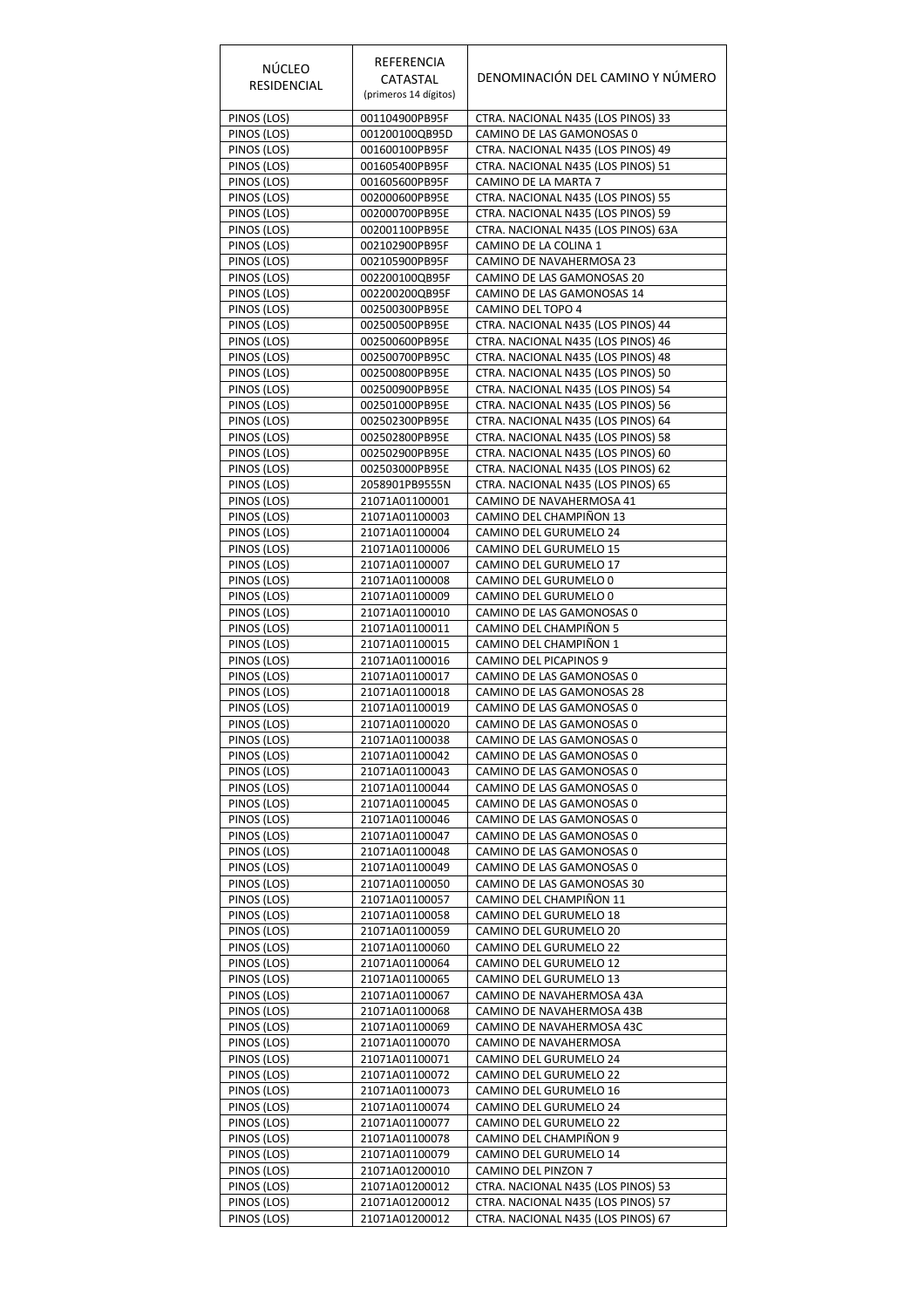| <b>NÚCLEO</b><br><b>RESIDENCIAL</b> | REFERENCIA<br>CATASTAL<br>(primeros 14 dígitos) | DENOMINACIÓN DEL CAMINO Y NÚMERO                         |
|-------------------------------------|-------------------------------------------------|----------------------------------------------------------|
| PINOS (LOS)                         | 21071A01200013                                  | CAMINO DE LA COLINA 3                                    |
| PINOS (LOS)                         | 21071A01200039                                  | CAMINO DEL CARBONERO 13                                  |
| PINOS (LOS)                         | 21071A01200045                                  | CAMINO DE LA GRAJA 4                                     |
| PINOS (LOS)<br>PINOS (LOS)          | 21071A01200046<br>21071A01200047                | CAMINO DEL CHAMPIÑON 2<br>CAMINO DEL CHAMPIÑON 4         |
| PINOS (LOS)                         | 21071A01200048                                  | CAMINO DEL MIRLO 5                                       |
| PINOS (LOS)                         | 21071A01200049                                  | CAMINO DEL GURUMELO 11                                   |
| PINOS (LOS)                         | 21071A01200050                                  | CAMINO DEL GURUMELO 7                                    |
| PINOS (LOS)                         | 21071A01200051                                  | CAMINO DE NAVAHERMOSA 39                                 |
| PINOS (LOS)                         | 21071A01200052                                  | CAMINO DE NAVAHERMOSA 37                                 |
| PINOS (LOS)                         | 21071A01200053                                  | CAMINO DE NAVAHERMOSA 35                                 |
| PINOS (LOS)<br>PINOS (LOS)          | 21071A01200054<br>21071A01200055                | CAMINO DE NAVAHERMOSA 33<br>CAMINO DEL GURUMELO 8        |
| PINOS (LOS)                         | 21071A01200056                                  | CAMINO DEL GURUMELO 6                                    |
| PINOS (LOS)                         | 21071A01200057                                  | CAMINO DE NAVAHERMOSA 31                                 |
| PINOS (LOS)                         | 21071A01200058                                  | CAMINO DEL GURUMELO 4                                    |
| PINOS (LOS)                         | 21071A01200059                                  | CAMINO DEL GURUMELO 2                                    |
| PINOS (LOS)                         | 21071A01200060                                  | CAMINO DE NAVAHERMOSA 29                                 |
| PINOS (LOS)                         | 21071A01200061                                  | CAMINO DEL GURUMELO 1                                    |
| PINOS (LOS)                         | 21071A01200064                                  | CAMINO DEL GURUMELO 3                                    |
| PINOS (LOS)<br>PINOS (LOS)          | 21071A01200065<br>21071A01200066                | CAMINO DEL GURUMELO 5<br>CAMINO DEL GURUMELO 5           |
| PINOS (LOS)                         | 21071A01200067                                  | CAMINO DE LA LIEBRE 2                                    |
| PINOS (LOS)                         | 21071A01200068                                  | CAMINO DE NAVAHERMOSA 25                                 |
| PINOS (LOS)                         | 21071A01200069                                  | CAMINO DE NAVAHERMOSA 23                                 |
| PINOS (LOS)                         | 21071A01200070                                  | CAMINO DEL CUCO VIEJO 2                                  |
| PINOS (LOS)                         | 21071A01200071                                  | CAMINO DEL CARBONERO 16                                  |
| PINOS (LOS)                         | 21071A01200072                                  | CAMINO DEL CARBONERO 0                                   |
| PINOS (LOS)                         | 21071A01200073                                  | CAMINO DE LAS GAMONOSAS 22                               |
| PINOS (LOS)<br>PINOS (LOS)          | 21071A01200074<br>21071A01200076                | CAMINO DEL CARBONERO 9<br>CAMINO DE LAS GAMONOSAS 20     |
| PINOS (LOS)                         | 21071A01200077                                  | CAMINO DE LAS GAMONOSAS 18                               |
| PINOS (LOS)                         | 21071A01200078                                  | CAMINO DEL CARBONERO 7                                   |
| PINOS (LOS)                         | 21071A01200079                                  | CAMINO DEL CARBONERO 5                                   |
| PINOS (LOS)                         | 21071A01200080                                  | CAMINO DEL CARBONERO 1                                   |
| PINOS (LOS)                         | 21071A01200081                                  | CAMINO DEL CARBONERO 0                                   |
| PINOS (LOS)                         | 21071A01200082                                  | CAMINO DE LAS GAMONOSAS 16                               |
| PINOS (LOS)<br>PINOS (LOS)          | 21071A01200083<br>21071A01200084                | CAMINO DE LAS GAMONOSAS 14<br>CAMINO DE LAS GAMONOSAS 12 |
| PINOS (LOS)                         | 21071A01200085                                  | CAMINO DE LAS GAMONOSAS 10                               |
| PINOS (LOS)                         | 21071A01200086                                  | CAMINO DE NAVAHERMOSA 7                                  |
| PINOS (LOS)                         | 21071A01200087                                  | CAMINO DE LA ALONDRA 14                                  |
| PINOS (LOS)                         | 21071A01200088                                  | CAMINO DE NAVAHERMOSA 9                                  |
| PINOS (LOS)                         | 21071A01200089                                  | CAMINO DE NAVAHERMOSA 9                                  |
| PINOS (LOS)                         | 21071A01200092                                  | CAMINO DEL CARBONERO 0                                   |
| PINOS (LOS)<br>PINOS (LOS)          | 21071A01200093<br>21071A01200093                | CAMINO DE LAS GAMONOSAS 8<br>CAMINO DE NAVAHERMOSA 0     |
| PINOS (LOS)                         | 21071A01200094                                  | CAMINO DE NAVAHERMOSA 0                                  |
| PINOS (LOS)                         | 21071A01200095                                  | CTRA. NACIONAL N435 (LOS PINOS) 35                       |
| PINOS (LOS)                         | 21071A01200096                                  | CTRA. NACIONAL N435 (LOS PINOS) 37                       |
| PINOS (LOS)                         | 21071A01200097                                  | CTRA. NACIONAL N435 (LOS PINOS) 39                       |
| PINOS (LOS)                         | 21071A01200099                                  | CAMINO DE NAVAHERMOSA 34                                 |
| PINOS (LOS)                         | 21071A01200100                                  | CAMINO DE LA COLINA 35                                   |
| PINOS (LOS)<br>PINOS (LOS)          | 21071A01200101<br>21071A01200104                | CAMINO DE LA COLINA 28<br>CAMINO DE LA COLINA 22         |
| PINOS (LOS)                         | 21071A01200105                                  | CAMINO DE LA COLINA 24                                   |
| PINOS (LOS)                         | 21071A01200106                                  | CAMINO DE LA COLINA 26                                   |
| PINOS (LOS)                         | 21071A01200107                                  | CAMINO DE NAVAHERMOSA 46B                                |
| PINOS (LOS)                         | 21071A01200108                                  | CAMINO DE NAVAHERMOSA 48B                                |
| PINOS (LOS)                         | 21071A01200110                                  | CAMINO DE NAVAHERMOSA 50                                 |
| PINOS (LOS)                         | 21071A01200111                                  | CAMINO DE LA GARDUÑA 5                                   |
| PINOS (LOS)                         | 21071A01200114                                  | CAMINO DE LA GARDUÑA 9                                   |
| PINOS (LOS)<br>PINOS (LOS)          | 21071A01200115<br>21071A01200116                | CAMINO DE NAVAHERMOSA 56<br>CAMINO DE NAVAHERMOSA 62B    |
| PINOS (LOS)                         | 21071A01200117                                  | CAMINO DE NAVAHERMOSA 64                                 |
| PINOS (LOS)                         | 21071A01200118                                  | CAMINO DEL TOPO 0                                        |
| PINOS (LOS)                         | 21071A01200119                                  | CAMINO DE NAVAHERMOSA 66                                 |
| PINOS (LOS)                         | 21071A01200120                                  | CAMINO DEL CORZO 3                                       |
| PINOS (LOS)                         | 21071A01200121                                  | CAMINO DEL MUFLON 23                                     |
| PINOS (LOS)                         | 21071A01200122                                  | CAMINO DEL CORZO 1                                       |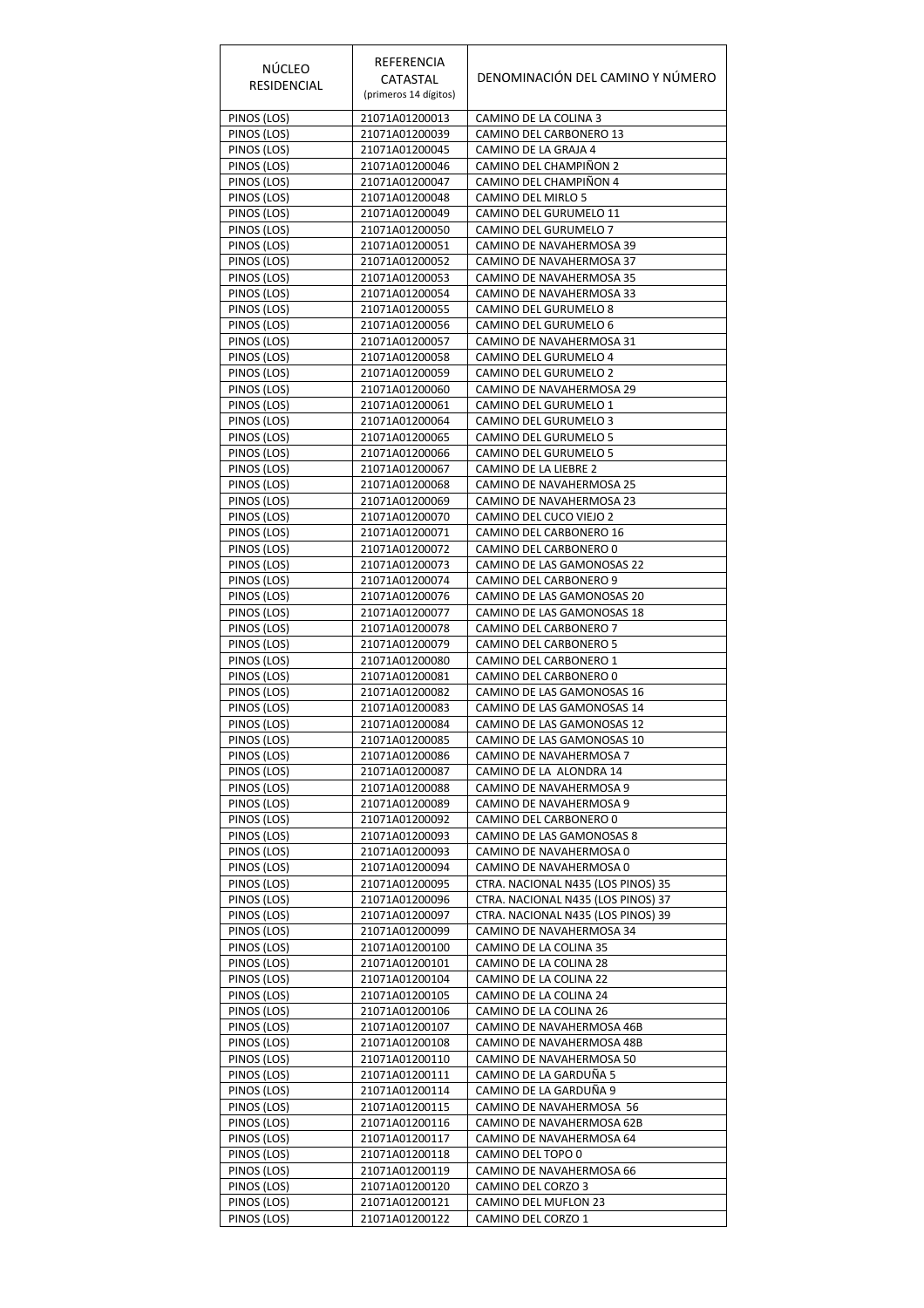| <b>NÚCLEO</b><br><b>RESIDENCIAL</b> | REFERENCIA<br>CATASTAL<br>(primeros 14 dígitos) | DENOMINACIÓN DEL CAMINO Y NÚMERO                    |
|-------------------------------------|-------------------------------------------------|-----------------------------------------------------|
| PINOS (LOS)                         | 21071A01200123                                  | CAMINO DEL CORZO 1                                  |
| PINOS (LOS)                         | 21071A01200125                                  | CAMINO DEL TOPO 15                                  |
| PINOS (LOS)                         | 21071A01200127                                  | CAMINO DEL CORZO 4                                  |
| PINOS (LOS)                         | 21071A01200128                                  | CAMINO DEL TOPO 29                                  |
| PINOS (LOS)<br>PINOS (LOS)          | 21071A01200129<br>21071A01200130                | CAMINO DEL TOPO 22<br>CAMINO DE NAVAHERMOSA 68      |
| PINOS (LOS)                         | 21071A01200136                                  | CAMINO DE NAVAHERMOSA 74                            |
| PINOS (LOS)                         | 21071A01200137                                  | CAMINO DE NAVAHERMOSA 76                            |
| PINOS (LOS)                         | 21071A01200139                                  | CAMINO DE NAVAHERMOSA 78                            |
| PINOS (LOS)                         | 21071A01200140                                  | CAMINO DE LA SALAMANDRA 1                           |
| PINOS (LOS)                         | 21071A01200141                                  | CAMINO DE LA INGLESITA 7                            |
| PINOS (LOS)                         | 21071A01200142                                  | CAMINO DE LA INGLESITA 9                            |
| PINOS (LOS)                         | 21071A01200143                                  | CAMINO DEL MELONCILLO 13                            |
| PINOS (LOS)<br>PINOS (LOS)          | 21071A01200144<br>21071A01200157                | CAMINO DEL CARBONERO 11<br>CAMINO DEL TOPO 6        |
| PINOS (LOS)                         | 21071A01200162                                  | CAMINO DEL TOPO 2                                   |
| PINOS (LOS)                         | 21071A01200164                                  | CAMINO DE LA COLINA 1                               |
| PINOS (LOS)                         | 21071A01200176                                  | CAMINO DE LAS GAMONOSAS 24                          |
| PINOS (LOS)                         | 21071A01200177                                  | CAMINO DE NAVAHERMOSA 54                            |
| PINOS (LOS)                         | 21071A01200180                                  | CAMINO DEL MELONCILLO 15                            |
| PINOS (LOS)                         | 21071A01200181                                  | CAMINO DE SAN PANCRACIO 12                          |
| PINOS (LOS)                         | 21071A01200182                                  | CTRA. NACIONAL N435 (LOS PINOS) 1                   |
| PINOS (LOS)                         | 21071A01200182                                  | CTRA. NACIONAL N435 (LOS PINOS) 21                  |
| PINOS (LOS)                         | 21071A01200183                                  | CAMINO DEL JILGUERO 5<br>CAMINO DE LAS GAMONOSAS 8  |
| PINOS (LOS)<br>PINOS (LOS)          | 21071A01200184<br>21071A01200185                | CAMINO DE LA ALONDRA 7                              |
| PINOS (LOS)                         | 21071A01200190                                  | CAMINO DE LA GARDUÑA 11                             |
| PINOS (LOS)                         | 21071A01200192                                  | CAMINO DEL MUFLON 21                                |
| PINOS (LOS)                         | 21071A01200193                                  | CAMINO DEL CARBONERO 0                              |
| PINOS (LOS)                         | 21071A01200194                                  | CAMINO DE LA MUSARAÑA 2                             |
| PINOS (LOS)                         | 21071A01200197                                  | CAMINO DE LA GARDUÑA 11                             |
| PINOS (LOS)                         | 21071A01200200                                  | CAMINO DEL CHAMPIÑON 8                              |
| PINOS (LOS)                         | 21071A01200201                                  | CAMINO DEL JILGUERO 12                              |
| PINOS (LOS)<br>PINOS (LOS)          | 21071A01200202<br>21071A01200203                | CAMINO DEL JILGUERO 7<br>CAMINO DEL PINZON 2        |
| PINOS (LOS)                         | 21071A01200204                                  | CAMINO DEL JILGUERO 3                               |
| PINOS (LOS)                         | 21071A01200206                                  | CAMINO DE LA COLINA 24                              |
| PINOS (LOS)                         | 21071A01200207                                  | CAMINO DE LA INGLESITA 12                           |
| PINOS (LOS)                         | 21071A01200208                                  | CAMINO DE LA SALAMANDRA 2                           |
| PINOS (LOS)                         | 21071A01200210                                  | CAMINO DE LA INGLESITA 9                            |
| PINOS (LOS)                         | 21071A01200211                                  | CAMINO DEL TRITON 1                                 |
| PINOS (LOS)                         | 21071A01200212                                  | CTRA. NACIONAL N435 (LOS PINOS) 69                  |
| PINOS (LOS)                         | 21071A01200213<br>21071A01200214                | CAMINO DE NAVAHERMOSA 27<br>CAMINO DEL CARBONERO 14 |
| PINOS (LOS)<br>PINOS (LOS)          | 21071A01200215                                  | CAMINO DE LA TANA 1                                 |
| PINOS (LOS)                         | 21071A01200216                                  | CAMINO DE LA TANA 3                                 |
| PINOS (LOS)                         | 21071A01200217                                  | CAMINO DE LA TANA 2                                 |
| PINOS (LOS)                         | 21071A01200218                                  | CAMINO DEL MELONCILLO 17                            |
| PINOS (LOS)                         | 21071A01200219                                  | CAMINO DE LA INGLESITA 5                            |
| PINOS (LOS)                         | 21071A01200220                                  | CAMINO DEL AZOR 1                                   |
| PINOS (LOS)                         | 21071A01200222                                  | CAMINO DE SAN PANCRACIO 8                           |
| PINOS (LOS)                         | 21071A01200223                                  | CAMINO DE SAN PANCRACIO 10                          |
| PINOS (LOS)<br>PINOS (LOS)          | 21071A01200224<br>21071A01200225                | CAMINO DEL GALLIPATO 1<br>CAMINO DE NAVAHERMOSA 72  |
| PINOS (LOS)                         | 21071A01200228                                  | CAMINO DEL GALLIPIERNO 2                            |
| PINOS (LOS)                         | 21071A01200229                                  | CAMINO DEL GALLIPIERNO 1                            |
| PINOS (LOS)                         | 21071A01200230                                  | CAMINO DEL GURUMELO 9                               |
| PINOS (LOS)                         | 21071A01200231                                  | CAMINO DEL MIRLO 9                                  |
| PINOS (LOS)                         | 21071A01200232                                  | CAMINO DEL MIRLO 4                                  |
| PINOS (LOS)                         | 21071A01200233                                  | CAMINO DEL MIRLO 2                                  |
| PINOS (LOS)                         | 21071A01200234                                  | CAMINO DEL PETIRROJO 5                              |
| PINOS (LOS)                         | 21071A01200235                                  | CAMINO DE LAS GAMONOSAS 26                          |
| PINOS (LOS)<br>PINOS (LOS)          | 21071A01200236<br>21071A01200237                | CAMINO DEL PETIRROJO 4<br>CAMINO DEL PETIRROJO 3    |
| PINOS (LOS)                         | 21071A01200239                                  | CAMINO DEL MIRLO 7                                  |
| PINOS (LOS)                         | 21071A01200241                                  | CAMINO DE NAVAHERMOSA 60                            |
| PINOS (LOS)                         | 21071A01200243                                  | CAMINO DE NAVAHERMOSA 52                            |
| PINOS (LOS)                         | 21071A01200245                                  | CAMINO DE SAN PANCRACIO 6                           |
| PINOS (LOS)                         | 21071A01200247                                  | CAMINO DE LA GARDUÑA 7                              |
| PINOS (LOS)                         | 21071A01200248                                  | CAMINO DE LA COLINA 3                               |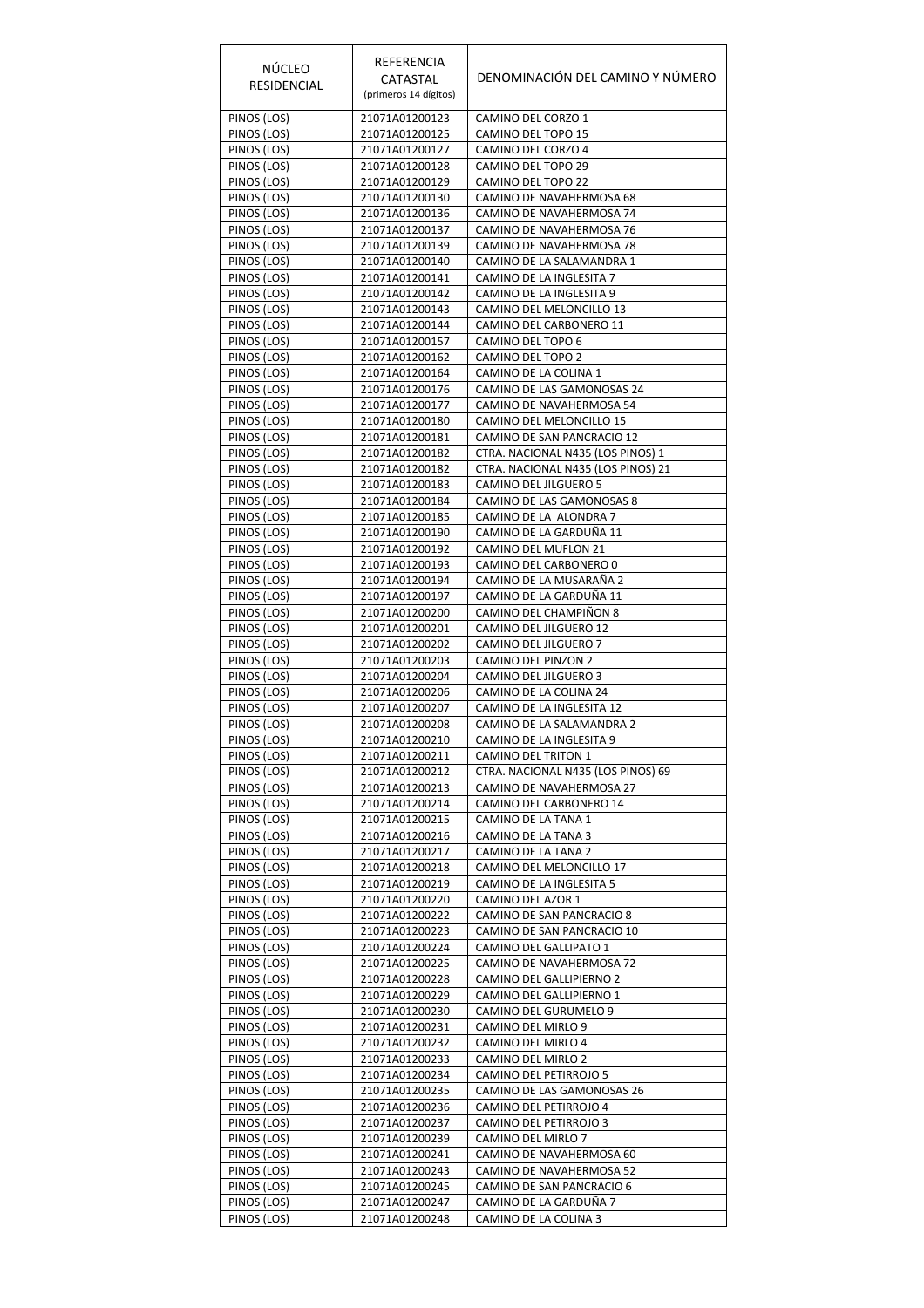| <b>NÚCLEO</b><br>RESIDENCIAL | REFERENCIA<br>CATASTAL<br>(primeros 14 dígitos) | DENOMINACIÓN DEL CAMINO Y NÚMERO                                         |
|------------------------------|-------------------------------------------------|--------------------------------------------------------------------------|
| PINOS (LOS)                  | 21071A01209000                                  | CTRA. NACIONAL N435 (LOS PINOS) 69                                       |
| PINOS (LOS)                  | 21071A02200004                                  | CAMINO DE LAS PALOMAS 1                                                  |
| PINOS (LOS)<br>PINOS (LOS)   | 21071A02200005<br>21071A02200006                | CAMINO DE LA PERDIZ 1<br>CTRA. NACIONAL N435 (LOS PINOS) 40              |
| PINOS (LOS)                  | 21071A02200007                                  | CTRA. NACIONAL N435 (LOS PINOS) 38                                       |
| PINOS (LOS)                  | 21071A02200009                                  | CAMINO DEL GATO MONTES 5                                                 |
| PINOS (LOS)                  | 21071A02200010                                  | CTRA. NACIONAL N435 (LOS PINOS) 28                                       |
| PINOS (LOS)<br>PINOS (LOS)   | 21071A02200011<br>21071A02200012                | CTRA. NACIONAL N435 (LOS PINOS) 26<br>CTRA. NACIONAL N435 (LOS PINOS) 24 |
| PINOS (LOS)                  | 21071A02200013                                  | CTRA. NACIONAL N435 (LOS PINOS) 22                                       |
| PINOS (LOS)                  | 21071A02200029                                  | CAMINO DEL PARDILLO 10                                                   |
| PINOS (LOS)                  | 21071A02200031                                  | CAMINO DEL GATO MONTES 5                                                 |
| PINOS (LOS)<br>PINOS (LOS)   | 21071A02200033<br>21071A02200034                | CTRA. NACIONAL N435 (LOS PINOS) 36<br>CAMINO DE LA PERDIZ 10C            |
| PINOS (LOS)                  | 21071A02200035                                  | CAMINO DE LA PERDIZ 10B                                                  |
| PINOS (LOS)                  | 21071A02200036                                  | CAMINO DE LA PERDIZ 10A                                                  |
| PINOS (LOS)                  | 21071A02200037                                  | CAMINO DE LA PERDIZ 6                                                    |
| PINOS (LOS)                  | 21071A02200038                                  | CAMINO DE LA PERDIZ 8                                                    |
| PINOS (LOS)<br>PINOS (LOS)   | 21071A02200039<br>21071A02200040                | CAMINO DE LA PERDIZ 10D<br>CAMINO DE LA PERDIZ 0                         |
| PINOS (LOS)                  | 21071A02200041                                  | CTRA. NACIONAL N435 (LOS PINOS) 36                                       |
| PINOS (LOS)                  | 21071A02200042                                  | CAMINO DE LA PERDIZ 0                                                    |
| PINOS (LOS)                  | 21071A02200043                                  | CAMINO DE LA PERDIZ 4                                                    |
| PINOS (LOS)                  | 21071A02200048                                  | CAMINO DE LA PERDIZ 12                                                   |
| PINOS (LOS)                  | 21071A02200049                                  | CAMINO DE LA BECADA 4                                                    |
| PINOS (LOS)<br>PINOS (LOS)   | 21071A02200050<br>21071A02200051                | CAMINO DE LA BECADA 2<br>CAMINO DE LA PERDIZ 3                           |
| PINOS (LOS)                  | 4743401PB9544S                                  | CTRA. NACIONAL N435 (LOS PINOS) 67                                       |
| PINOS (LOS)                  | 4743403PB9544S                                  | CAMINO DEL MELONCILLO 6                                                  |
| PINOS (LOS)                  | 4743404PB9544S                                  | CAMINO DEL MELONCILLO 8                                                  |
| PINOS (LOS)                  | 4744601PB9544S                                  | CAMINO DEL MELONCILLO 2                                                  |
| PINOS (LOS)<br>PINOS (LOS)   | 4846501PB9544N<br>4846502PB9544N                | CAMINO DE LA INGLESITA 3<br>CAMINO DE LA INGLESITA 1                     |
| PINOS (LOS)                  | 4846503PB9544N                                  | CAMINO DE SAN PANCRACIO 2                                                |
| PINOS (LOS)                  | 4850601PB9545S                                  | CTRA. NACIONAL N435 (LOS PINOS) 42                                       |
| PINOS (LOS)                  | 4850601PB9545S                                  | CTRA. NACIONAL N435 (LOS PINOS) 52                                       |
| PINOS (LOS)<br>PINOS (LOS)   | 4850602PB9545S<br>4861801PB9546S                | CTRA. NACIONAL N435 (LOS PINOS) 70<br>CAMINO DE LAS PALOMAS 12           |
| PINOS (LOS)                  | 4861802PB9546S                                  | CAMINO DE LAS PALOMAS 10                                                 |
| PINOS (LOS)                  | 4861803PB9546S                                  | CAMINO DE LAS PALOMAS 8                                                  |
| PINOS (LOS)                  | 4861804PB9546S                                  | CAMINO DE LAS PALOMAS 6                                                  |
| PINOS (LOS)                  | 4861805PB9546S                                  | CAMINO DE LAS PALOMAS 4                                                  |
| PINOS (LOS)<br>PINOS (LOS)   | 4861806PB9546S<br>4944101PB9544S                | CAMINO DE LAS PALOMAS 2<br>CAMINO DEL MELONCILLO 11                      |
| PINOS (LOS)                  | 4944102PB9544S                                  | CAMINO DEL MELONCILLO 9                                                  |
| PINOS (LOS)                  | 4944103PB9544S                                  | CAMINO DEL MELONCILLO 5                                                  |
| PINOS (LOS)                  | 4944104PB9544S                                  | CAMINO DEL MELONCILLO 3                                                  |
| PINOS (LOS)                  | 4944105PB9544S                                  | CAMINO DEL MELONCILLO 1                                                  |
| PINOS (LOS)<br>PINOS (LOS)   | 4944106PB9544S<br>4944107PB9544S                | CAMINO DEL GAMO 1<br>CAMINO DE LA INGLESITA 2                            |
| PINOS (LOS)                  | 4944108PB9544S                                  | CAMINO DE LA INGLESITA 4                                                 |
| PINOS (LOS)                  | 4944109PB9544S                                  | CAMINO DE LA INGLESITA 10                                                |
| PINOS (LOS)                  | 4944110PB9544S                                  | CAMINO DE LA INGLESITA 8                                                 |
| PINOS (LOS)                  | 4944112PB9544S                                  | CAMINO DE LA INGLESITA 6                                                 |
| PINOS (LOS)<br>PINOS (LOS)   | 4944113PB9544S<br>4960701PB9546S                | CAMINO DEL MELONCILLO 7<br>CAMINO DE LAS PALOMAS 9                       |
| PINOS (LOS)                  | 4960702PB9546S                                  | CAMINO DE LAS PALOMAS 7                                                  |
| PINOS (LOS)                  | 4960703PB9546S                                  | CAMINO DE LAS PALOMAS 5                                                  |
| PINOS (LOS)                  | 4960704PB9546S                                  | CAMINO DE LAS PALOMAS 3                                                  |
| PINOS (LOS)                  | 4960705PB9546S                                  | CAMINO DE LAS PALOMAS 1                                                  |
| PINOS (LOS)<br>PINOS (LOS)   | 4960706PB9546S<br>4960707PB9546S                | CTRA. NACIONAL N435 (LOS PINOS) 30<br>CAMINO DEL GATO MONTES 2           |
| PINOS (LOS)                  | 4960708PB9546S                                  | CAMINO DEL GATO MONTES 1                                                 |
| PINOS (LOS)                  | 4960709PB9546S                                  | CAMINO DEL GATO MONTES 7                                                 |
| PINOS (LOS)                  | 4960710PB9546S                                  | CTRA. NACIONAL N435 (LOS PINOS) 32                                       |
| PINOS <sub>(LOS)</sub>       | 4960711PB9546S                                  | CTRA. NACIONAL N435 (LOS PINOS) 34                                       |
| PINOS (LOS)<br>PINOS (LOS)   | 4960712PB9546S<br>4960713PB9546S                | CAMINO DEL GATO MONTES 3<br>CAMINO DEL GATO MONTES 9                     |
| PINOS (LOS)                  | 4960714PB9546S                                  | CTRA. NACIONAL N435 (LOS PINOS) 32                                       |
| PINOS (LOS)                  | 4960715PB9546S                                  | CAMINO DE LAS PALOMAS 11                                                 |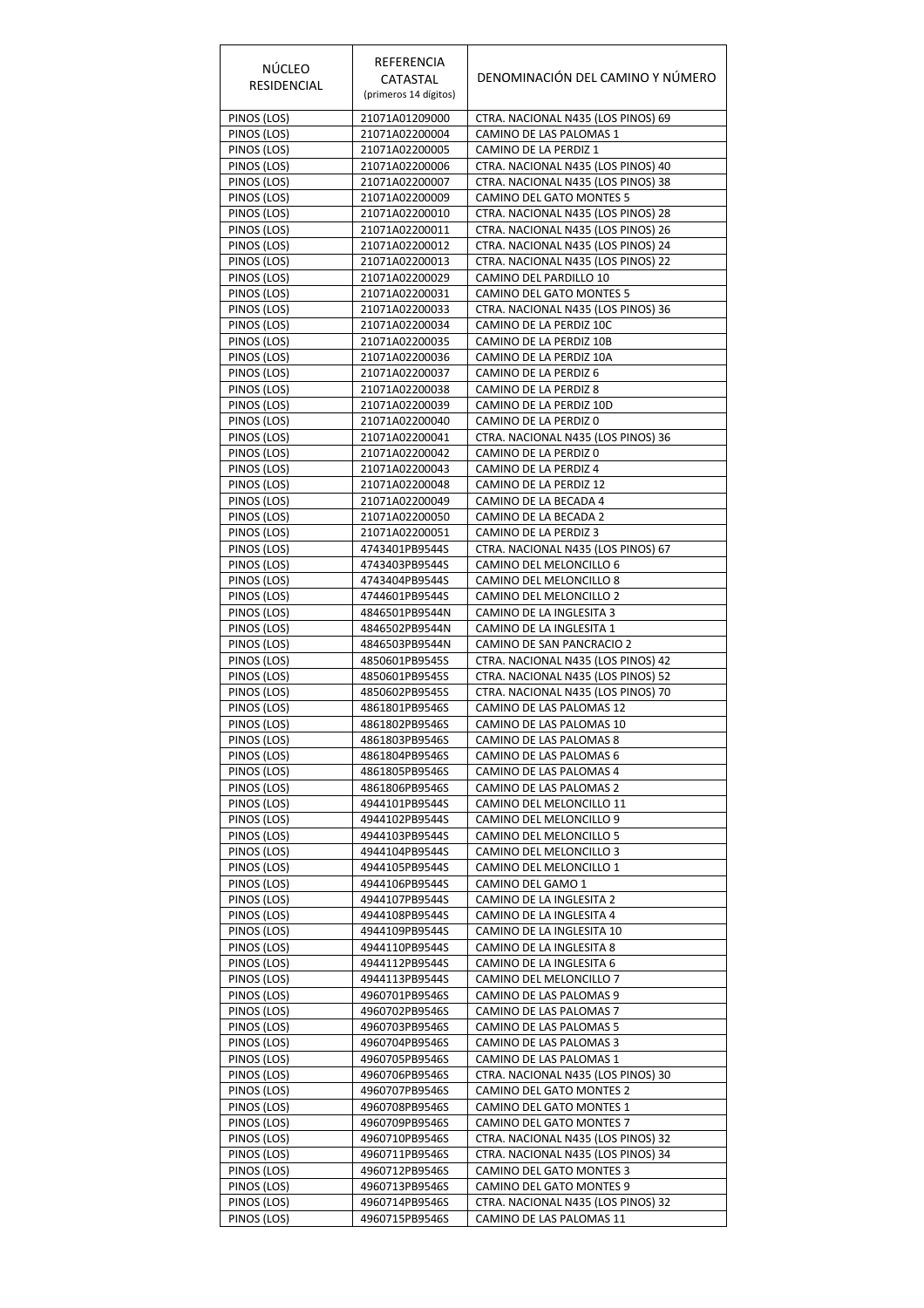| <b>NÚCLEO</b><br>RESIDENCIAL | REFERENCIA<br>CATASTAL<br>(primeros 14 dígitos) | DENOMINACIÓN DEL CAMINO Y NÚMERO                 |
|------------------------------|-------------------------------------------------|--------------------------------------------------|
| PINOS (LOS)                  | 5048301PB9554N                                  | CAMINO DE LA MUSARAÑA 7                          |
| PINOS (LOS)                  | 5048302PB9554N                                  | CAMINO DE LA MUSARAÑA 1                          |
| PINOS (LOS)<br>PINOS (LOS)   | 5048303PB9554N<br>5048304PB9554N                | CAMINO DEL TOPO 10<br>CAMINO DEL JABAL=2         |
| PINOS (LOS)                  | 5048305PB9554N                                  | CAMINO DEL JABAL=4                               |
| PINOS (LOS)                  | 5048306PB9554N                                  | CAMINO DEL JABAL=6                               |
| PINOS (LOS)                  | 5048307PB9554N                                  | CAMINO DEL JABAL=8                               |
| PINOS (LOS)                  | 5048308PB9554N                                  | CAMINO DEL JABAL=10<br>CAMINO DE SAN PANCRACIO 5 |
| PINOS (LOS)<br>PINOS (LOS)   | 5048309PB9554N<br>5048310PB9554N                | CAMINO DE SAN PANCRACIO 3                        |
| PINOS (LOS)                  | 5048311PB9554N                                  | CAMINO DE SAN PANCRACIO 1                        |
| PINOS (LOS)                  | 5048312PB9554N                                  | CTRA. NACIONAL N435 (LOS PINOS) 65               |
| PINOS (LOS)                  | 5048314PB9554N                                  | CAMINO DE LA MUSARAÑA 3                          |
| PINOS (LOS)<br>PINOS (LOS)   | 5048315PB9554N<br>5048316PB9554N                | CAMINO DE LA MUSARAÑA 5<br>CAMINO DEL TOPO 8     |
| PINOS (LOS)                  | 5058901PB9555N                                  | CTRA. NACIONAL N435 (LOS PINOS) 63B              |
| PINOS (LOS)                  | 5058902PB9555N                                  | CAMINO DE LA MARTA 12                            |
| PINOS (LOS)                  | 5058903PB9555N                                  | CAMINO DE LA MARTA 10                            |
| PINOS (LOS)                  | 5058904PB9555N                                  | CAMINO DE LA MARTA 8                             |
| PINOS (LOS)<br>PINOS (LOS)   | 5058905PB9555N<br>5058906PB9555N                | CAMINO DE LA MARTA 6<br>CAMINO DE LA MARTA 4     |
| PINOS (LOS)                  | 5058907PB9555N                                  | CAMINO DEL GAVILAN 2                             |
| PINOS (LOS)                  | 5058908PB9555N                                  | CAMINO DEL GAVILAN 4                             |
| PINOS (LOS)                  | 5058909PB9555N                                  | CAMINO DEL GAVILAN 6                             |
| PINOS (LOS)                  | 5058910PB9555N                                  | CAMINO DE LA MARTA 2                             |
| PINOS (LOS)                  | 5058911PB9555N<br>5151701PB9555S                | CAMINO DE LA MARTA 14<br>CAMINO DEL TOPO 1       |
| PINOS (LOS)<br>PINOS (LOS)   | 5151702PB9555S                                  | CAMINO DEL ERIZO 6                               |
| PINOS (LOS)                  | 5151703PB9555S                                  | CAMINO DEL TOPO 7                                |
| PINOS (LOS)                  | 5151704PB9555S                                  | CAMINO DEL TOPO 3                                |
| PINOS (LOS)                  | 5151705PB9555S                                  | CAMINO DEL TOPO 5                                |
| PINOS (LOS)                  | 5151706PB9555S<br>5151798PB9555S                | CAMINO DEL ERIZO 4<br>CAMINO DEL TOPO 1          |
| PINOS (LOS)<br>PINOS (LOS)   | 5151799PB9555S                                  | CAMINO DEL TOPO 7                                |
| PINOS (LOS)                  | 5156501PB9555N                                  | CAMINO DE LA COLINA 7                            |
| PINOS (LOS)                  | 5156502PB9555N                                  | CAMINO DE LA COLINA 5                            |
| PINOS (LOS)                  | 5156503PB9555N                                  | CAMINO DE LA COLINA 9                            |
| PINOS (LOS)<br>PINOS (LOS)   | 5156504PB9555N<br>5156505PB9555N                | CAMINO DE LA COLINA 11<br>CAMINO DE LA COLINA 13 |
| PINOS (LOS)                  | 5156507PB9555S                                  | CAMINO DE LA GINETA 3                            |
| PINOS (LOS)                  | 5156508PB9555N                                  | CAMINO DE LA GINETA 5                            |
| PINOS (LOS)                  | 5156509PB9555N                                  | CAMINO DE LA GINETA 7                            |
| PINOS (LOS)                  | 5156510PB9555N                                  | CAMINO DE LA GINETA 11                           |
| PINOS (LOS)<br>PINOS (LOS)   | 5156511PB9555N<br>5156512PB9555N                | CAMINO DE LA GINETA 13<br>CAMINO DE LA MARTA 5   |
| PINOS (LOS)                  | 5156513PB9555N                                  | CAMINO DE LA MARTA 3                             |
| PINOS (LOS)                  | 5156514PB9555N                                  | CAMINO DE LA COMADREJA 2                         |
| PINOS (LOS)                  | 5156515PB9555N                                  | CAMINO DE LA COMADREJA 1                         |
| PINOS (LOS)<br>PINOS (LOS)   | 5156516PB9555N<br>5156517PB9555N                | CAMINO DE LA MARTA 1<br>CAMINO DE LA COMADREJA 3 |
| PINOS (LOS)                  | 5156518PB9555N                                  | CAMINO DEL GAVILAN 8                             |
| PINOS (LOS)                  | 5156519PB9555N                                  | CAMINO DE LA GINETA 1                            |
| PINOS (LOS)                  | 5159901PB9555N                                  | CAMINO DEL GAVILAN 5                             |
| PINOS (LOS)                  | 5159902PB9555N                                  | CAMINO DEL GAVILAN 3                             |
| PINOS (LOS)<br>PINOS (LOS)   | 5168401PB9556N<br>5257401PB9555N                | CAMINO DEL BUHO 1<br>CAMINO DEL GAVILAN 21       |
| PINOS (LOS)                  | 5257402PB9555N                                  | CAMINO DEL GAVILAN 19                            |
| PINOS (LOS)                  | 5257403PB9555N                                  | CAMINO DEL GAVILAN 17                            |
| PINOS (LOS)                  | 5257404PB9555N                                  | CAMINO DEL GAVILAN 15                            |
| PINOS (LOS)                  | 5257405PB9555N                                  | CAMINO DEL GAVILAN 13                            |
| PINOS (LOS)<br>PINOS (LOS)   | 5257406PB9555N<br>5257407PB9555N                | CAMINO DEL GAVILAN 11<br>CAMINO DEL GAVILAN 9    |
| PINOS (LOS)                  | 5257408PB9555N                                  | CAMINO DEL GAVILAN 7                             |
| PINOS (LOS)                  | 5257801PB9555N                                  | CAMINO DE LA NUTRIA 1                            |
| PINOS (LOS)                  | 5257802PB9555N                                  | CAMINO DE LA GINETA 10                           |
| PINOS (LOS)                  | 5257803PB9555N                                  | CAMINO DE LA GINETA 12                           |
| PINOS (LOS)<br>PINOS (LOS)   | 5257804PB9555S<br>5257805PB9555S                | CAMINO DE LA GINETA 14<br>CAMINO DEL GAVILAN 10  |
| PINOS (LOS)                  | 5257806PB9555N                                  | CAMINO DE LA NUTRIA 5                            |
| PINOS (LOS)                  | 5257807PB9555S                                  | CAMINO DE LA NUTRIA 3                            |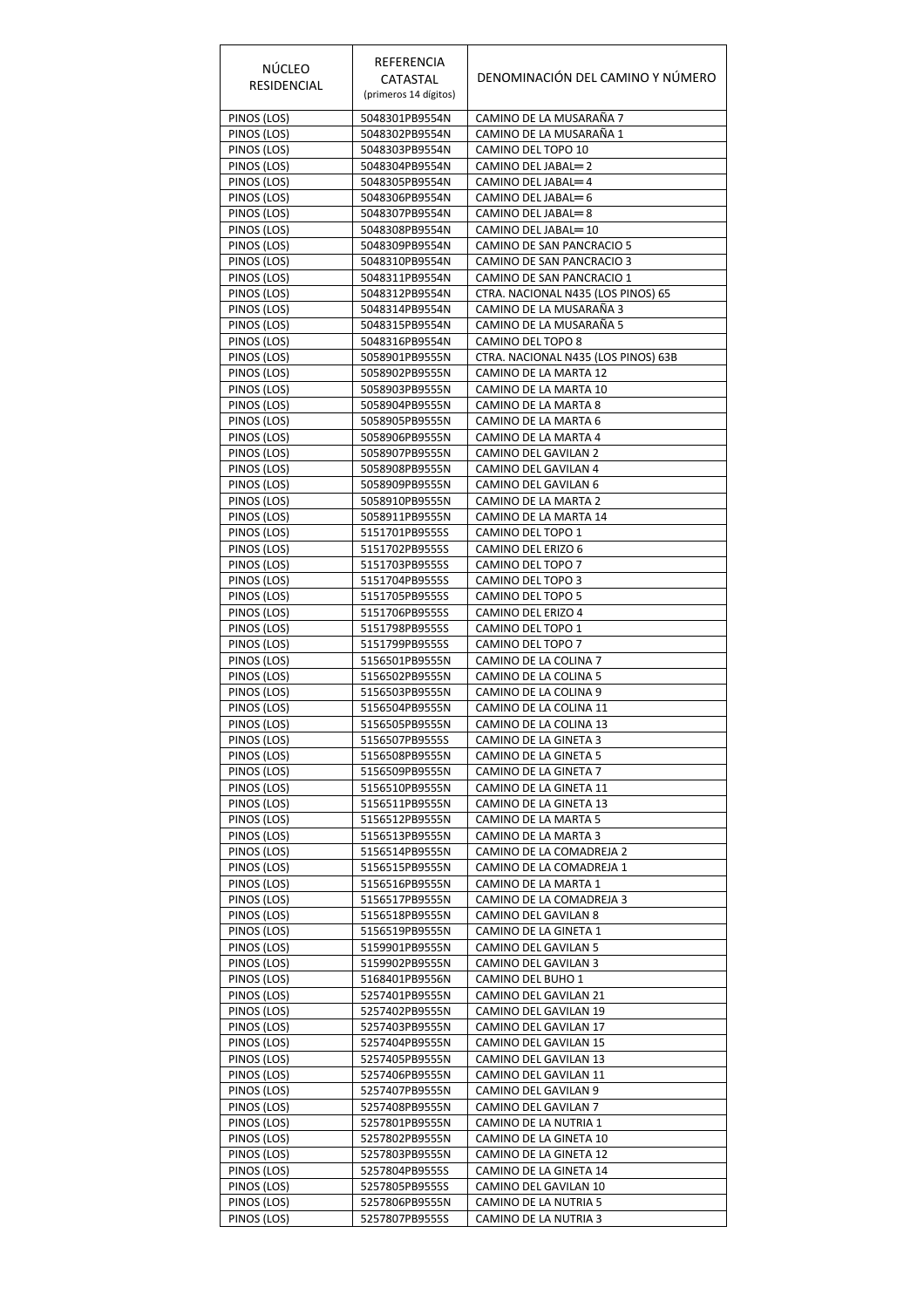| NÚCLEO<br>RESIDENCIAL      | REFERENCIA<br>CATASTAL<br>(primeros 14 dígitos) | DENOMINACIÓN DEL CAMINO Y NÚMERO                         |
|----------------------------|-------------------------------------------------|----------------------------------------------------------|
| PINOS (LOS)                | 5266701PB9556N                                  | CAMINO DEL CERNICALO 1                                   |
| PINOS (LOS)                | 5267901PB9556N                                  | CAMINO DEL BUHO 4                                        |
| PINOS (LOS)<br>PINOS (LOS) | 5267902PB9556N<br>5267903PB9556N                | CAMINO DEL BUHO 6<br>CAMINO DEL BUHO 8                   |
| PINOS (LOS)                | 5267904PB9556N                                  | CAMINO DEL CERNICALO 7                                   |
| PINOS (LOS)                | 5267905PB9556N                                  | CAMINO DEL CERNICALO 5                                   |
| PINOS (LOS)                | 5267906PB9556N                                  | CAMINO DEL CERNICALO 3                                   |
| PINOS (LOS)<br>PINOS (LOS) | 5267907PB9556N<br>5268301PB9556N                | CAMINO DEL BUHO 2<br>CAMINO DEL CERNICALO 20             |
| PINOS (LOS)                | 5348801PB9554N                                  | CAMINO DEL TOPO 27                                       |
| PINOS (LOS)                | 5348802PB9554N                                  | CAMINO DEL TOPO 25                                       |
| PINOS (LOS)                | 5348802PB9554N                                  | CAMINO DEL TOPO 23                                       |
| PINOS (LOS)                | 5348803PB9554N<br>5348804PB9554N                | CAMINO DEL TOPO 23                                       |
| PINOS (LOS)<br>PINOS (LOS) | 5348805PB9554N                                  | CAMINO DEL TOPO 17<br>CAMINO DEL TOPO 19                 |
| PINOS (LOS)                | 5348806PB9554N                                  | CAMINO DEL TOPO 21                                       |
| PINOS (LOS)                | 5348808PB9554N                                  | CAMINO DE NAVAHERMOSA 70                                 |
| PINOS (LOS)                | 5348809PB9554N                                  | CAMINO DE SAN PANCRACIO 15                               |
| PINOS (LOS)<br>PINOS (LOS) | 5348810PB9554N<br>5348811PB9554N                | CAMINO DE SAN PANCRACIO 13<br>CAMINO DE SAN PANCRACIO 11 |
| PINOS (LOS)                | 5348812PB9554N                                  | CAMINO DE SAN PANCRACIO 9                                |
| PINOS (LOS)                | 5348813PB9554N                                  | CAMINO DE SAN PANCRACIO 7                                |
| PINOS (LOS)                | 5348814PB9554N                                  | CAMINO DEL JABAL=7                                       |
| PINOS (LOS)                | 5348815PB9554N                                  | CAMINO DEL JABAL=5                                       |
| PINOS (LOS)                | 5348816PB9554N                                  | CAMINO DEL JABAL=3                                       |
| PINOS (LOS)<br>PINOS (LOS) | 5348817PB9554N<br>5348818PB9554N                | CAMINO DEL JABAL=1<br>CAMINO DEL TOPO 12                 |
| PINOS (LOS)                | 5348819PB9554N                                  | CAMINO DEL TOPO 14                                       |
| PINOS (LOS)                | 5348820PB9554N                                  | CAMINO DEL TOPO 16                                       |
| PINOS (LOS)                | 5348821PB9554N                                  | CAMINO DEL TOPO 18                                       |
| PINOS (LOS)                | 5348822PB9554N                                  | CAMINO DEL TOPO 20                                       |
| PINOS (LOS)<br>PINOS (LOS) | 5348823PB9554N<br>5349901PB9554N                | CAMINO DEL JABAL=5<br>CAMINO DEL MUFLON 41               |
| PINOS (LOS)                | 5349902PB9554N                                  | CAMINO DEL TOPO 9                                        |
| PINOS (LOS)                | 5349903PB9554N                                  | CAMINO DEL TOPO 11                                       |
| PINOS (LOS)                | 5349904PB9554N                                  | CAMINO DEL MUFLON 39                                     |
| PINOS (LOS)<br>PINOS (LOS) | 5349905PB9554N<br>5349906PB9554N                | CAMINO DEL CORZO 2<br>CAMINO DEL TOPO 13                 |
| PINOS (LOS)                | 5350201PB9555S                                  | CAMINO DEL MUFLON 40                                     |
| PINOS (LOS)                | 5350202PB9555S                                  | CAMINO DEL MUFLON 34                                     |
| PINOS (LOS)                | 5350203PB9555S                                  | CAMINO DEL ERIZO 8                                       |
| PINOS (LOS)                | 5350205PB9555S                                  | CAMINO DEL MUFLON 36                                     |
| PINOS (LOS)<br>PINOS (LOS) | 5350206PB9555S<br>5352301PB9555S                | CAMINO DEL MUFLON 38<br>CAMINO DEL MUFLON 32             |
| PINOS (LOS)                | 5352302PB9555S                                  | CAMINO DEL MUFLON 18                                     |
| PINOS (LOS)                | 5352303PB9555S                                  | CAMINO DEL ERIZO 7                                       |
| PINOS (LOS)                | 5352304PB9555S                                  | CAMINO DEL ERIZO 5                                       |
| PINOS (LOS)                | 5352306PB9555S                                  | CAMINO DE LA COLINA 2                                    |
| PINOS (LOS)<br>PINOS (LOS) | 5352307PB9555S<br>5352309PB9555S                | CAMINO DE LA COLINA 4<br>CAMINO DE LA ABUBILLA 2         |
| PINOS (LOS)                | 5352310PB9555S                                  | CAMINO DE LA ABUBILLA 1                                  |
| PINOS (LOS)                | 5352311PB9555S                                  | CAMINO DE LA COLINA 6                                    |
| PINOS (LOS)                | 5352313PB9555S                                  | CAMINO DE LA COLINA 14                                   |
| PINOS (LOS)                | 5352314PB9555S                                  | CAMINO DE LA COLINA 18                                   |
| PINOS (LOS)<br>PINOS (LOS) | 5352315PB9555S<br>5352316PB9555S                | CAMINO DEL ARMIÑO 2<br>CAMINO DE LA COLINA 20            |
| PINOS (LOS)                | 5352317PB9555S                                  | CAMINO DEL MUFLON 2                                      |
| PINOS (LOS)                | 5352319PB9555S                                  | CAMINO DEL ARMIÑO 1                                      |
| PINOS (LOS)                | 5352320PB9555S                                  | CAMINO DEL MUFLON 4                                      |
| PINOS (LOS)                | 5352321PB9555S                                  | CAMINO DEL ABEJARUCO 9                                   |
| PINOS (LOS)<br>PINOS (LOS) | 5352323PB9555S<br>5352325PB9555S                | CAMINO DEL ARMIÑO 3<br>CAMINO DE LA COLINA 16            |
| PINOS (LOS)                | 5352326PB9555S                                  | CAMINO DEL ABEJARUCO 4                                   |
| PINOS (LOS)                | 5352327PB9555S                                  | CAMINO DEL ABEJARUCO 6                                   |
| PINOS (LOS)                | 5352330PB9555S                                  | CAMINO DEL MUFLON 8                                      |
| PINOS (LOS)                | 5352331PB9555S                                  | CAMINO DEL MUFLON 10                                     |
| PINOS (LOS)<br>PINOS (LOS) | 5352332PB9555S<br>5352333PB9555S                | CAMINO DEL MUFLON 16<br>CAMINO DEL MUFLON 16             |
| PINOS (LOS)                | 5352334PB9555S                                  | CAMINO DEL MUFLON 20                                     |
| PINOS (LOS)                | 5352335PB9555S                                  | CAMINO DEL MUFLON 22                                     |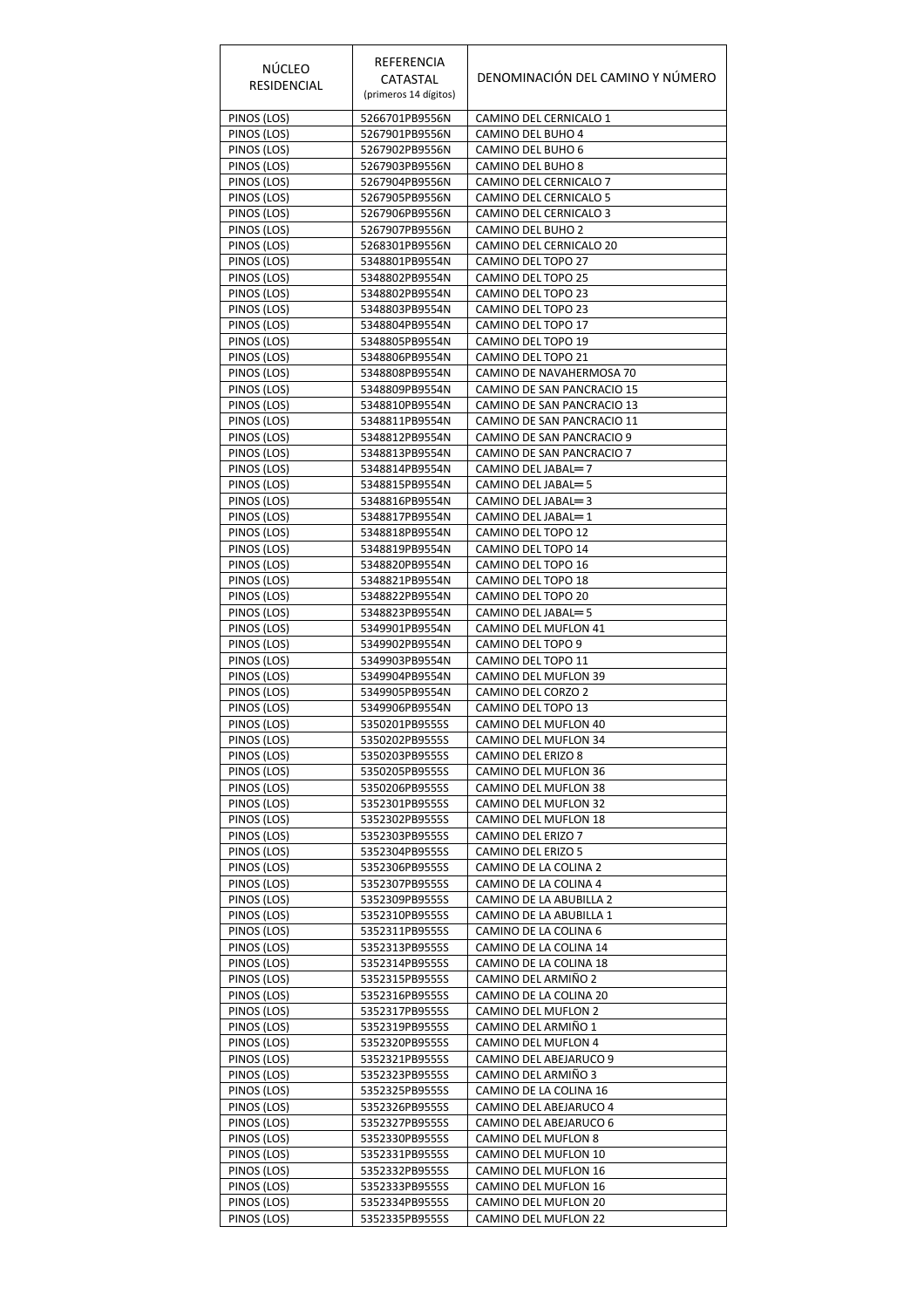|                            | REFERENCIA                       |                                                  |
|----------------------------|----------------------------------|--------------------------------------------------|
| NÚCLEO                     | CATASTAL                         | DENOMINACIÓN DEL CAMINO Y NÚMERO                 |
| RESIDENCIAL                | (primeros 14 dígitos)            |                                                  |
| PINOS (LOS)                | 5352336PB9555S                   | CAMINO DEL MUFLON 24                             |
| PINOS (LOS)                | 5352337PB9555S                   | CAMINO DEL MUFLON 26                             |
| PINOS (LOS)                | 5352338PB9555S                   | CAMINO DEL MUFLON 28                             |
| PINOS (LOS)                | 5352339PB9555S                   | CAMINO DEL MUFLON 30                             |
| PINOS (LOS)<br>PINOS (LOS) | 5352340PB9555S<br>5352341PB9555S | CAMINO DE LA COLINA 2<br>CAMINO DE LA COLINA 2   |
| PINOS (LOS)                | 5352342PB9555S                   | CAMINO DE LA COLINA 2                            |
| PINOS (LOS)                | 5352343PB9555S                   | CAMINO DE LA COLINA 2                            |
| PINOS (LOS)                | 5352344PB9555S                   | CAMINO DEL ABEJARUCO 2                           |
| PINOS (LOS)                | 5352345PB9555S                   | CAMINO DEL MUFLON 12                             |
| PINOS (LOS)                | 5352346PB9555S                   | CAMINO DEL MUFLON 14                             |
| PINOS (LOS)                | 5352347PB9555S                   | CAMINO DEL ERIZO 3                               |
| PINOS (LOS)<br>PINOS (LOS) | 5352348PB9555S<br>5352349PB9555S | CAMINO DE LA COLINA 10<br>CAMINO DEL ABEJARUCO 8 |
| PINOS (LOS)                | 5352350PB9555S                   | CAMINO DEL ABEJARUCO 1                           |
| PINOS (LOS)                | 5352351PB9555S                   | CAMINO DEL ABEJARUCO 3                           |
| PINOS (LOS)                | 5352352PB9555S                   | CAMINO DEL ABEJARUCO 11                          |
| PINOS (LOS)                | 5352353PB9555S                   | CAMINO DE LA COLINA 12                           |
| PINOS (LOS)                | 5352354PB9555S                   | CAMINO DEL MUFLON 6                              |
| PINOS (LOS)                | 5352355PB9555S                   | CAMINO DEL ABEJARUCO 7                           |
| PINOS (LOS)                | 5352356PB9555S                   | CAMINO DEL ABEJARUCO 5                           |
| PINOS (LOS)<br>PINOS (LOS) | 5355301PB9555N<br>5355302PB9555N | CAMINO DE LA COLINA 15<br>CAMINO DE LA GINETA 2  |
| PINOS (LOS)                | 5355303PB9555N                   | CAMINO DE LA GINETA 4                            |
| PINOS (LOS)                | 5355304PB9555N                   | CAMINO DE LA GINETA 6                            |
| PINOS (LOS)                | 5355305PB9555N                   | CAMINO DE LA GINETA 8                            |
| PINOS (LOS)                | 5355307PB9555N                   | CAMINO DEL LINCE 9                               |
| PINOS (LOS)                | 5355308PB9555N                   | CAMINO DEL LINCE 7                               |
| PINOS (LOS)                | 5355309PB9555N                   | CAMINO DEL LINCE 5                               |
| PINOS (LOS)                | 5355311PB9555N                   | CAMINO DEL LINCE 1                               |
| PINOS (LOS)<br>PINOS (LOS) | 5355312PB9555N<br>5355510PB9555N | CAMINO DE LA COLINA 17<br>CAMINO DEL LINCE 3     |
| PINOS (LOS)                | 5356701PB9555N                   | CAMINO DE LA COLINA 19                           |
| PINOS (LOS)                | 5356702PB9555N                   | CAMINO DEL LINCE 2                               |
| PINOS (LOS)                | 5356703PB9555N                   | CAMINO DEL LINCE 4                               |
| PINOS (LOS)                | 5356705PB9555N                   | CAMINO DEL VERDERON 5                            |
| PINOS (LOS)                | 5356706PB9555N                   | CAMINO DEL VERDERON 3                            |
| PINOS (LOS)                | 5356707PB9555N                   | CAMINO DE LA COLINA 29                           |
| PINOS (LOS)<br>PINOS (LOS) | 5356708PB9555N<br>5356709PB9555N | CAMINO DE LA COLINA 25<br>CAMINO DE LA COLINA 23 |
| PINOS (LOS)                | 5356710PB9555N                   | CAMINO DE LA COLINA 21                           |
| PINOS (LOS)                | 5356711PB9555N                   | CAMINO DEL VERDERON 1                            |
| PINOS (LOS)                | 5356712PB9555N                   | CAMINO DE LA COLINA 31                           |
| PINOS (LOS)                | 5356713PB9555N                   | CAMINO DE LA COLINA 27                           |
| PINOS (LOS)                | 5356714PB9555N                   | CAMINO DEL LINCE 6                               |
| PINOS (LOS)                | 5356715PB9555N                   | CAMINO DEL VERDERON 7                            |
| PINOS (LOS)<br>PINOS (LOS) | 5450201PB9555S<br>5450202PB9555S | CAMINO DEL MUFLON 37<br>CAMINO DEL MUFLON 35     |
| PINOS (LOS)                | 5450203PB9555S                   | CAMINO DEL MUFLON 33                             |
| PINOS (LOS)                | 5450204PB9555S                   | CAMINO DEL MUFLON 31                             |
| PINOS (LOS)                | 5450205PB9555S                   | CAMINO DEL MUFLON 29                             |
| PINOS (LOS)                | 5450206PB9555S                   | CAMINO DEL MUFLON 25                             |
| PINOS (LOS)                | 5450207PB9555S                   | CAMINO DEL MUFLON 27                             |
| PINOS (LOS)                | 5451601PB9555S                   | CAMINO DEL MUFLON 19                             |
| PINOS (LOS)                | 5451602PB9555S                   | CAMINO DEL MUFLON 17<br>CAMINO DE LA GARDUÑA 11  |
| PINOS (LOS)<br>PINOS (LOS) | 5451603PB9555S<br>5451604PB9555S | CAMINO DEL MUFLON 15                             |
| PINOS (LOS)                | 5451605PB9555S                   | CAMINO DEL MUFLON 13                             |
| PINOS (LOS)                | 5451606PB9555S                   | CAMINO DEL MUFLON 11                             |
| PINOS (LOS)                | 5463401PB9556S                   | CAMINO DEL RABILARGO 2                           |
| PINOS (LOS)                | 5463402PB9556S                   | CAMINO DEL MOCHUELO 15                           |
| PINOS (LOS)                | 5463403PB9556S                   | CAMINO DEL AUTILLO 9                             |
| PINOS (LOS)                | 5463404PB9556S                   | CAMINO DEL AUTILLO 7                             |
| PINOS (LOS)                | 5463405PB9556S                   | CAMINO DEL AUTILLO 5<br>CAMINO DEL AUTILLO 3     |
| PINOS (LOS)<br>PINOS (LOS) | 5463406PB9556S<br>5463407PB9556S | CAMINO DEL AUTILLO 1                             |
| PINOS (LOS)                | 5463408PB9556S                   | CAMINO DE NAVAHERMOSA 26                         |
| PINOS (LOS)                | 5463409PB9556S                   | CAMINO DE NAVAHERMOSA 28                         |
| PINOS (LOS)                | 5463410PB9556S                   | CAMINO DEL RABILARGO 1                           |
| PINOS (LOS)                | 5463411PB9556S                   | CAMINO DE NAVAHERMOSA 30                         |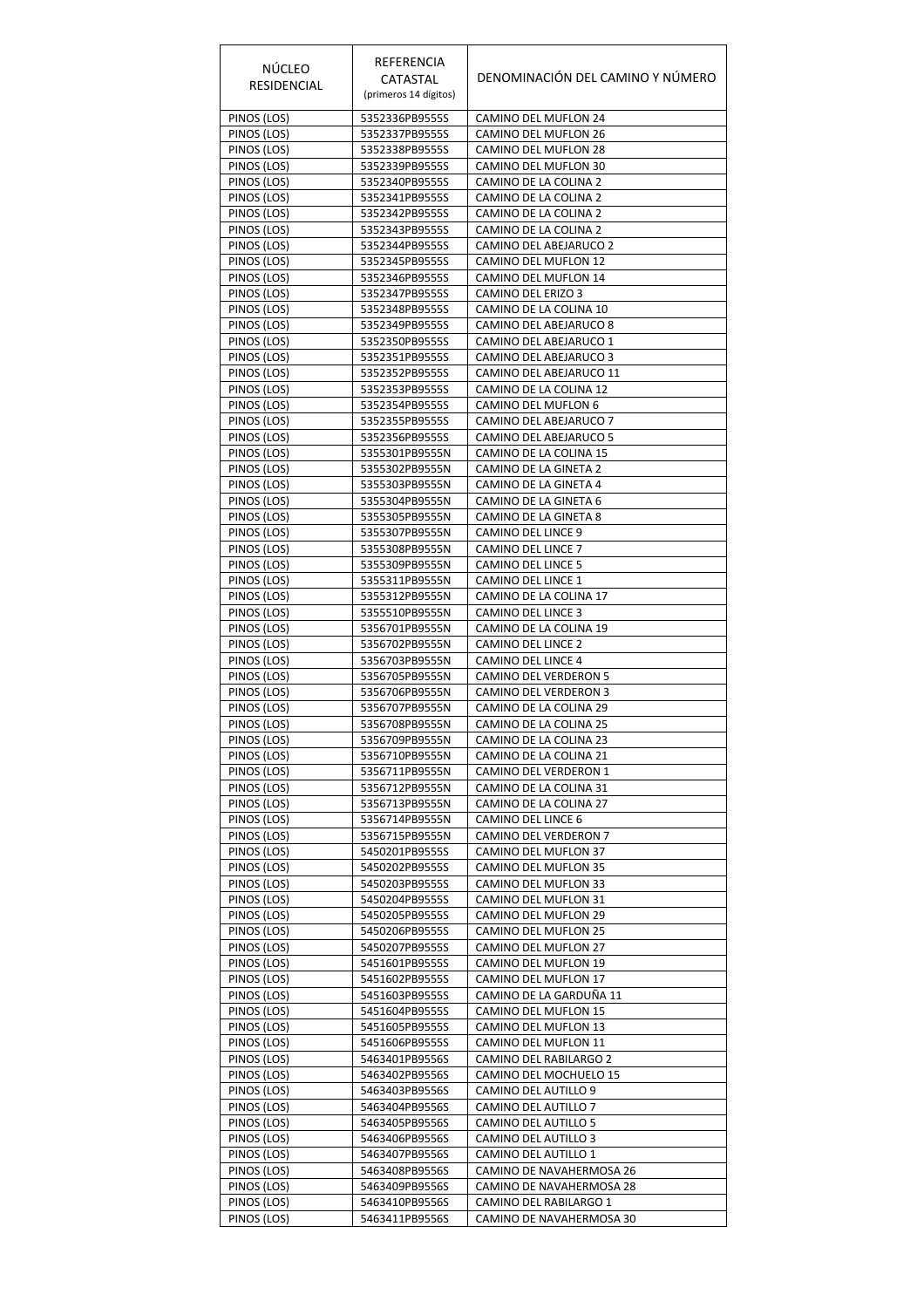| NÚCLEO<br>RESIDENCIAL      | REFERENCIA<br>CATASTAL<br>(primeros 14 dígitos) | DENOMINACIÓN DEL CAMINO Y NÚMERO                             |
|----------------------------|-------------------------------------------------|--------------------------------------------------------------|
| PINOS (LOS)                | 5463412PB9556S                                  | CAMINO DE NAVAHERMOSA 32                                     |
| PINOS (LOS)                | 5463413PB9556S                                  | CAMINO DEL RABILARGO 3                                       |
| PINOS (LOS)<br>PINOS (LOS) | 5463414PB9556S<br>5463415PB9556S                | CAMINO DEL RABILARGO 5<br>CAMINO DEL RABILARGO 7             |
| PINOS (LOS)                | 5463416PB9556S                                  | CAMINO DEL RABILARGO 9                                       |
| PINOS (LOS)                | 5463417PB9556S                                  | CAMINO DEL RABILARGO 11                                      |
| PINOS (LOS)                | 5463418PB9556S                                  |                                                              |
| PINOS (LOS)                | 5463419PB9556S                                  | CAMINO DEL MOCHUELO 20                                       |
| PINOS (LOS)                | 5463420PB9556S                                  | CAMINO DEL MOCHUELO 18                                       |
| PINOS (LOS)<br>PINOS (LOS) | 5463421PB9556S                                  | CAMINO DEL MOCHUELO 16<br>CAMINO DEL MOCHUELO 14             |
| PINOS (LOS)                | 5463422PB9556S<br>5463423PB9556S                | CAMINO DEL MOCHUELO 12                                       |
| PINOS (LOS)                | 5463424PB9556S                                  | CAMINO DEL MOCHUELO 10                                       |
| PINOS (LOS)                | 5463425PB9556S                                  | CAMINO DEL MOCHUELO 8                                        |
| PINOS (LOS)                | 5463426PB9556S                                  | CAMINO DEL MOCHUELO 6                                        |
| PINOS (LOS)                | 5463427PB9556S                                  | CAMINO DEL MOCHUELO 4                                        |
| PINOS (LOS)                | 5463428PB9556S                                  | CAMINO DEL MOCHUELO 2                                        |
| PINOS (LOS)                | 5463429PB9556S                                  | CAMINO DE NAVAHERMOSA 8                                      |
| PINOS (LOS)<br>PINOS (LOS) | 5467100PB9556N<br>5467101PB9556N                | CTRA. NACIONAL N435 (LOS PINOS) 14<br>CAMINO DEL CERNICALO 2 |
| PINOS (LOS)                | 5467102PB9556N                                  | CTRA. NACIONAL N435 (LOS PINOS) 20                           |
| PINOS (LOS)                | 5467103PB9556N                                  | CAMINO DEL CERNICALO 6                                       |
| PINOS (LOS)                | 5467104PB9556N                                  | CAMINO DEL CERNICALO 8                                       |
| PINOS (LOS)                | 5467105PB9556N                                  | CAMINO DEL CERNICALO 14                                      |
| PINOS (LOS)                | 5467106PB9556N                                  | CAMINO DE LA ZAMALLA 5                                       |
| PINOS (LOS)                | 5467107PB9556N                                  | CAMINO DE LA ZAMALLA 11                                      |
| PINOS (LOS)                | 5467109PB9556N                                  | CAMINO DE LA ZAMALLA 9                                       |
| PINOS (LOS)<br>PINOS (LOS) | 5467110PB9556N<br>5467112PB9556N                | CAMINO DE LA ZAMALLA 7<br>CAMINO DEL ALCAUDON 4              |
| PINOS (LOS)                | 5467113PB9556N                                  | CAMINO DEL ALCAUDON 2                                        |
| PINOS (LOS)                | 5467114PB9556N                                  | CAMINO DE LA ZAMALLA 3                                       |
| PINOS (LOS)                | 5467115PB9556N                                  | CAMINO DEL MILANO 7                                          |
| PINOS (LOS)                | 5467116PB9556N                                  | CAMINO DEL MILANO 5                                          |
| PINOS (LOS)                | 5467117PB9556N                                  | CAMINO DEL ALCAUDON 3                                        |
| PINOS (LOS)                | 5467118PB9556N                                  | CTRA. NACIONAL N435 (LOS PINOS) 16                           |
| PINOS (LOS)                | 5467119PB9556N                                  | CAMINO DEL MILANO 3                                          |
| PINOS (LOS)<br>PINOS (LOS) | 5467120PB9556N<br>5467121PB9556N                | CAMINO DEL MILANO 1<br>CTRA. NACIONAL N435 (LOS PINOS) 14    |
| PINOS (LOS)                | 5467122PB9556N                                  | CTRA. NACIONAL N435 (LOS PINOS) 18                           |
| PINOS (LOS)                | 5467123PB9556N                                  | CTRA. NACIONAL N435 (LOS PINOS) 18                           |
| PINOS (LOS)                | 5467124PB9556N                                  | CTRA. NACIONAL N435 (LOS PINOS) 16                           |
| PINOS (LOS)                | 5467125PB9556N                                  | CAMINO DEL ALCAUDON 1                                        |
| PINOS (LOS)                | 5467126PB9556N                                  | CAMINO DEL CERNICALO 4                                       |
| PINOS (LOS)                | 5467127PB9556N                                  | CAMINO DEL CERNICALO 16                                      |
| PINOS (LOS)<br>PINOS (LOS) | 5467128PB9556N<br>5467129PB9556N                | CAMINO DEL CERNICALO 12<br>CAMINO DEL CERNICALO 10           |
| PINOS (LOS)                | 5469701PB9556N                                  | CAMINO DEL CERNICALO 18                                      |
| PINOS (LOS)                | 5469702PB9556N                                  | CAMINO DEL CARABO 2                                          |
| PINOS (LOS)                | 5469703PB9556N                                  | CAMINO DEL CARABO 4                                          |
| PINOS (LOS)                | 5469704PB9556N                                  | CAMINO DE LA ZAMALLA 15                                      |
| PINOS (LOS)                | 5469705PB9556N                                  | CAMINO DEL PARDILLO 13                                       |
| PINOS (LOS)                | 5469706PB9556N                                  | CAMINO DEL PARDILLO 11                                       |
| PINOS (LOS)<br>PINOS (LOS) | 5469707PB9556N<br>5469708PB9556N                | CAMINO DEL PARDILLO 11<br>CAMINO DEL PARDILLO 14             |
| PINOS (LOS)                | 5469709PB9556N                                  | CAMINO DEL PARDILLO 12                                       |
| PINOS (LOS)                | 5469710PB9556N                                  | CAMINO DEL PARDILLO 10                                       |
| PINOS (LOS)                | 5469711PB9556N                                  | CAMINO DEL PARDILLO 8                                        |
| PINOS (LOS)                | 5469712PB9556N                                  | CAMINO DEL PARDILLO 4                                        |
| PINOS (LOS)                | 5469713PB9556N                                  | CTRA. NACIONAL N435 (LOS PINOS) 4                            |
| PINOS (LOS)                | 5469714PB9556N                                  | CTRA. NACIONAL N435 (LOS PINOS) 2                            |
| PINOS (LOS)                | 5469715PB9556N                                  | CAMINO DEL PARDILLO 2                                        |
| PINOS (LOS)<br>PINOS (LOS) | 5469716PB9556N<br>5469717PB9556N                | CTRA. NACIONAL N435 (LOS PINOS) 6<br>CAMINO DEL PARDILLO 6   |
| PINOS (LOS)                | 5469718PB9556N                                  | CAMINO DE LA ZAMALLA 2                                       |
| PINOS (LOS)                | 5469720PB9556N                                  | CAMINO DE LA ZAMALLA 4                                       |
| PINOS (LOS)                | 5469721PB9556N                                  | CAMINO DE LA ZAMALLA 6                                       |
| PINOS (LOS)                | 5469722PB9556N                                  | CAMINO DE LA ZAMALLA 8                                       |
| PINOS (LOS)                | 5469723PB9556N                                  | CAMINO DE LA ZAMALLA 10                                      |
| PINOS (LOS)<br>PINOS (LOS) | 5469724PB9556N                                  | CAMINO DE LA ZAMALLA 12                                      |
|                            | 5469725PB9556N                                  | CAMINO DE LA ZAMALLA 14                                      |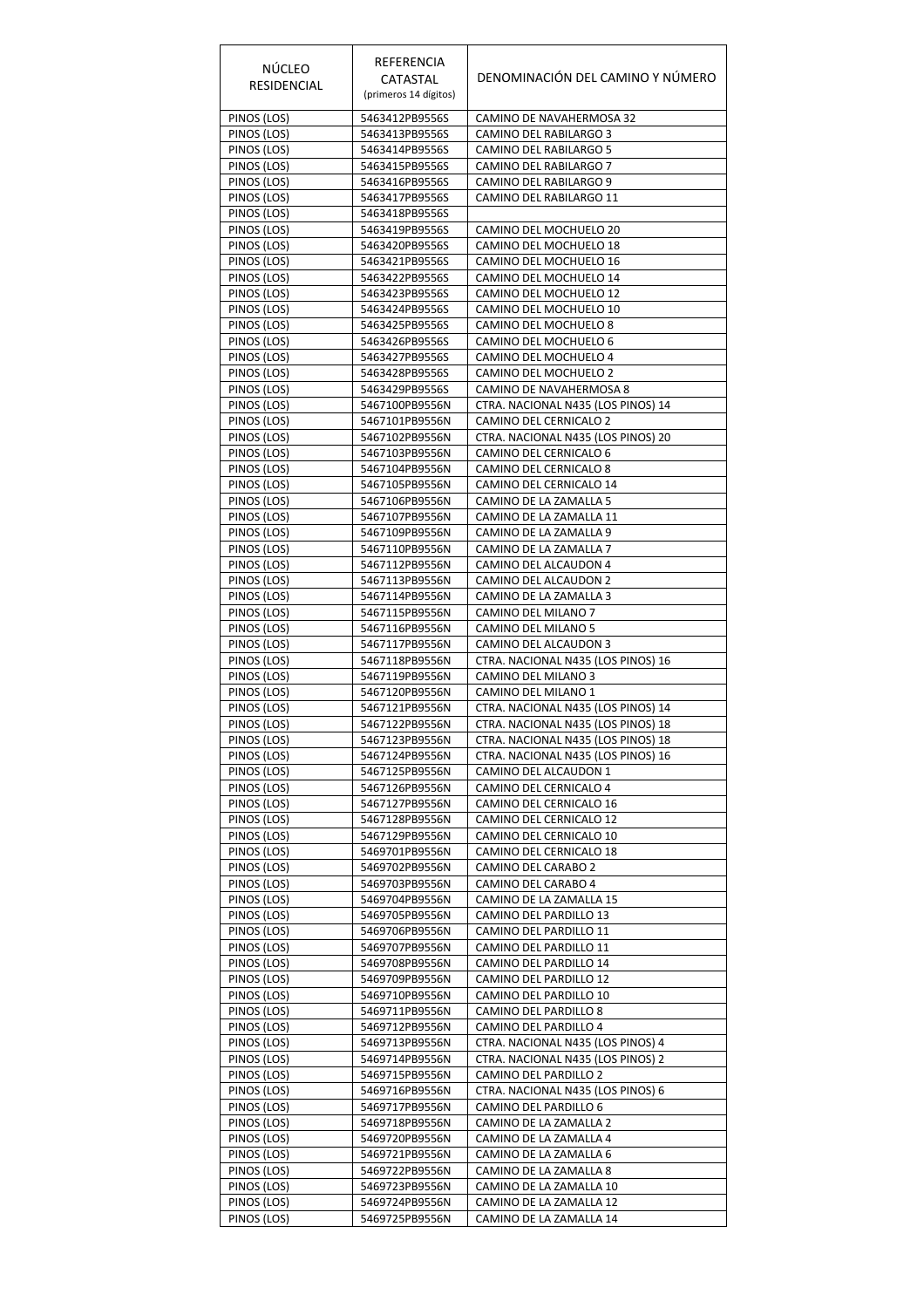| NÚCLEO<br>RESIDENCIAL      | REFERENCIA<br>CATASTAL<br>(primeros 14 dígitos) | DENOMINACIÓN DEL CAMINO Y NÚMERO                       |
|----------------------------|-------------------------------------------------|--------------------------------------------------------|
| PINOS (LOS)                | 5469726PB9556N                                  | CAMINO DE LA ZAMALLA 16                                |
| PINOS (LOS)                | 5469727PB9556N                                  | CAMINO DE LA ZAMALLA 18                                |
| PINOS (LOS)                | 5469728PB9556N                                  | CAMINO DEL PARDILLO 16                                 |
| PINOS (LOS)<br>PINOS (LOS) | 5553602PB9555S<br>5553603PB9555S                | CAMINO DEL MUFLON 5<br>CAMINO DEL MUFLON 3             |
| PINOS (LOS)                | 5553604PB9555S                                  | CAMINO DEL MUFLON 1                                    |
| PINOS (LOS)                | 5553605PB9555S                                  | CAMINO DEL MUFLON 1                                    |
| PINOS (LOS)                | 5553606PB9555S                                  | CAMINO DE LA GARDUÑA 2                                 |
| PINOS (LOS)                | 5553607PB9555S                                  | CAMINO DEL MUFLON 7                                    |
| PINOS (LOS)<br>PINOS (LOS) | 5553608PB9555S<br>5555601PB9555N                | CAMINO DEL MUFLON 9<br>CAMINO DEL LOBO 2               |
| PINOS (LOS)                | 5555602PB9555N                                  | CAMINO DEL LOBO 4                                      |
| PINOS (LOS)                | 5555603PB9555N                                  | CAMINO DEL LOBO 6                                      |
| PINOS (LOS)                | 5556101PB9555N                                  | CAMINO DE LA COLINA 33                                 |
| PINOS (LOS)                | 5556104PB9555N                                  | CAMINO DEL LOBO 1                                      |
| PINOS (LOS)<br>PINOS (LOS) | 5565701PB9556N<br>5565702PB9556N                | CAMINO DE NAVAHERMOSA 24<br>CAMINO DEL AUTILLO 2       |
| PINOS (LOS)                | 5565703PB9556N                                  | CAMINO DEL AUTILLO 4                                   |
| PINOS (LOS)                | 5565704PB9556N                                  | CAMINO DEL MOCHUELO 13                                 |
| PINOS (LOS)                | 5565705PB9556N                                  | CAMINO DEL MOCHUELO 11                                 |
| PINOS (LOS)                | 5565706PB9556N                                  | CAMINO DEL MOCHUELO 9                                  |
| PINOS (LOS)<br>PINOS (LOS) | 5565707PB9556N<br>5565708PB9556N                | CAMINO DEL MOCHUELO 7<br>CAMINO DEL MOCHUELO 5         |
| PINOS (LOS)                | 5565709PB9556N                                  | CAMINO DEL MOCHUELO 3                                  |
| PINOS (LOS)                | 5565710PB9556N                                  | CAMINO DEL MOCHUELO 1                                  |
| PINOS (LOS)                | 5565711PB9556N                                  | CAMINO DE NAVAHERMOSA 10                               |
| PINOS (LOS)                | 5565712PB9556N                                  | CAMINO DE NAVAHERMOSA 12                               |
| PINOS (LOS)                | 5565713PB9556N                                  | CAMINO DE NAVAHERMOSA 14                               |
| PINOS (LOS)<br>PINOS (LOS) | 5565714PB9556N<br>5565715PB9556N                | CAMINO DE NAVAHERMOSA 16<br>CAMINO DE NAVAHERMOSA 18   |
| PINOS (LOS)                | 5565716PB9556N                                  | CAMINO DE NAVAHERMOSA 20                               |
| PINOS (LOS)                | 5565717PB9556N                                  | CAMINO DE NAVAHERMOSA 22                               |
| PINOS (LOS)                | 5568701PB9556N                                  | CAMINO DEL MILANO 2                                    |
| PINOS (LOS)                | 5568702PB9556N                                  | CAMINO DEL MILANO 4                                    |
| PINOS (LOS)<br>PINOS (LOS) | 5568703PB9556N<br>5568704PB9556N                | CAMINO DEL MILANO 6<br>CAMINO DE LA ZAMALLA 1          |
| PINOS (LOS)                | 5568705PB9556N                                  | CAMINO DE LA LAVANDERA 2                               |
| PINOS (LOS)                | 5568706PB9556N                                  | CAMINO DE LA LAVANDERA 1                               |
| PINOS (LOS)                | 5568707PB9556N                                  | CAMINO DEL PARDILLO 7                                  |
| PINOS (LOS)                | 5568708PB9556N                                  | CAMINO DEL PARDILLO 5                                  |
| PINOS (LOS)<br>PINOS (LOS) | 5568709PB9556N<br>5568710PB9556N                | CAMINO DEL PARDILLO 3<br>CAMINO DEL PARDILLO 1         |
| PINOS (LOS)                | 5568711PB9556N                                  | CTRA. NACIONAL N435 (LOS PINOS) 8                      |
| PINOS (LOS)                | 5568712PB9556N                                  | CTRA. NACIONAL N435 (LOS PINOS) 10                     |
| PINOS (LOS)                | 5568713PB9556N                                  | CTRA. NACIONAL N435 (LOS PINOS) 12                     |
| PINOS (LOS)                | 5568714PB9556N                                  | CAMINO DE LA LAVANDERA 4                               |
| PINOS (LOS)<br>PINOS (LOS) | 5568715PB9556N<br>5653401PB9555S                | CAMINO DE LA ZAMALLA 6<br>CAMINO DE LA GARDUÑA 3       |
| PINOS (LOS)                | 5653402PB9555S                                  | CAMINO DE LA GARDUÑA 1                                 |
| PINOS (LOS)                | 5854602PB9555S                                  | CAMINO DE NAVAHERMOSA 38                               |
| PINOS (LOS)                | 5854603PB9555S                                  | CAMINO DE NAVAHERMOSA 40                               |
| PINOS (LOS)                | 5854604PB9555S                                  | CAMINO DE NAVAHERMOSA 44                               |
| PINOS (LOS)<br>PINOS (LOS) | 5854605PB9555S<br>5854606PB9555S                | CAMINO DE NAVAHERMOSA 48A<br>CAMINO DE NAVAHERMOSA 46A |
| PINOS (LOS)                | 5854607PB9555S                                  | CAMINO DE NAVAHERMOSA 42                               |
| PINOS (LOS)                | 5953601PB9555S                                  | CAMINO DE NAVAHERMOSA 1                                |
| PINOS (LOS)                | 5953602PB9555S                                  | CAMINO DE NAVAHERMOSA 21                               |
| PINOS (LOS)                | 5953603PB9555S                                  | CAMINO DE NAVAHERMOSA 19                               |
| PINOS (LOS)<br>PINOS (LOS) | 5953604PB9555S<br>5953605PB9555S                | CAMINO DE NAVAHERMOSA 17<br>CAMINO DEL CARBONERO 12    |
| PINOS (LOS)                | 5953606PB9555S                                  | CAMINO DEL CARBONERO 10                                |
| PINOS (LOS)                | 5953607PB9555S                                  | CAMINO DEL CARBONERO 8                                 |
| PINOS (LOS)                | 5953608PB9555S                                  | CAMINO DE NAVAHERMOSA 15                               |
| PINOS (LOS)                | 5953609PB9555S                                  | CAMINO DEL CARBONERO 6                                 |
| PINOS (LOS)<br>PINOS (LOS) | 5953610PB9555S<br>5953611PB9555S                | CAMINO DEL CARBONERO 4<br>CAMINO DEL CARBONERO 2       |
| PINOS (LOS)                | 5954701PB9555S                                  | CAMINO DEL CARBONERO 3                                 |
| PINOS (LOS)                | 5954702PB9555S                                  | CAMINO DEL CARBONERO 3                                 |
| PINOS (LOS)                | 5954901PB9555S                                  | CAMINO DE NAVAHERMOSA 13                               |
| PINOS (LOS)                | 5954902PB9555S                                  | CAMINO DE NAVAHERMOSA 11                               |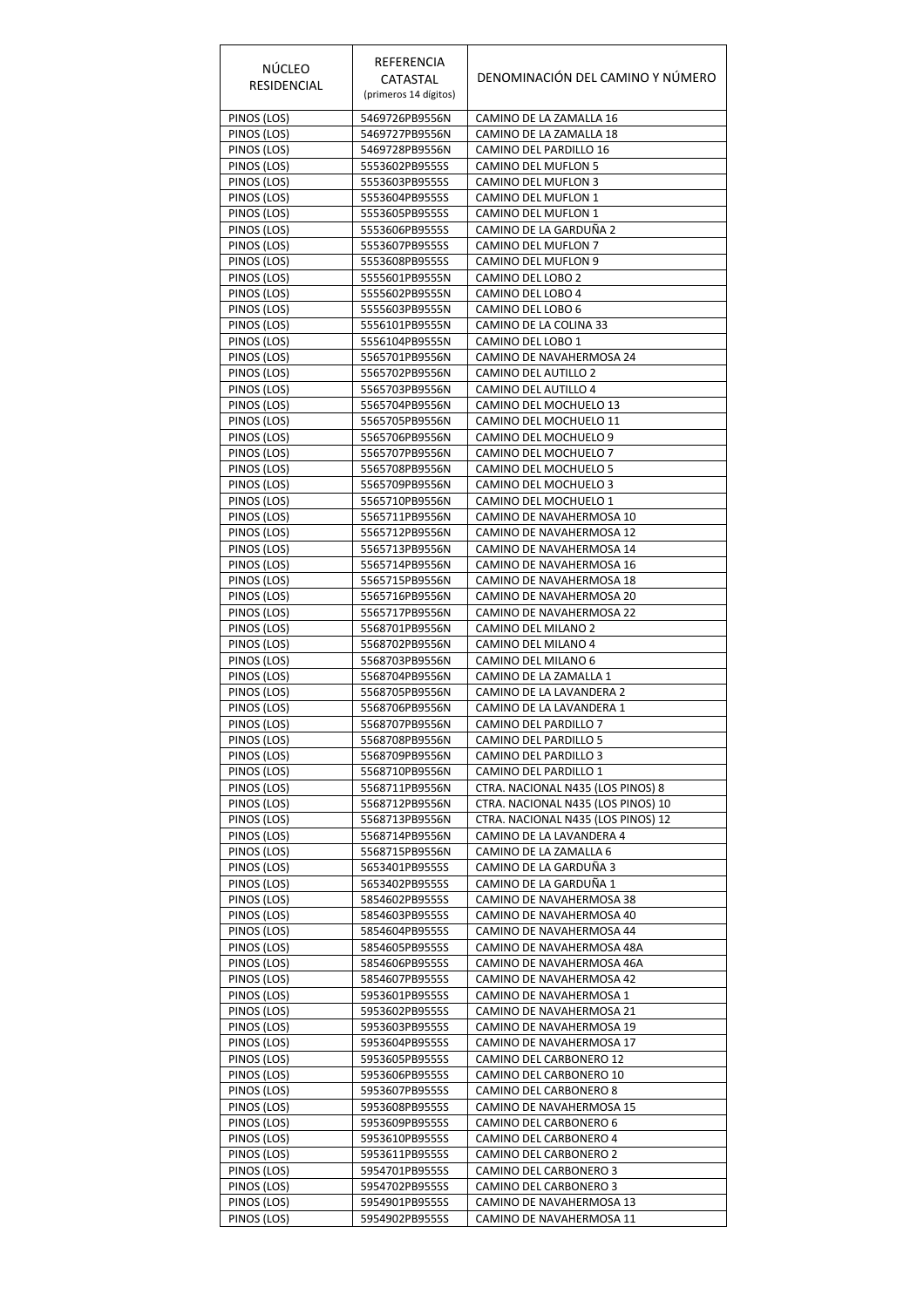| <b>NÚCLEO</b><br>RESIDENCIAL   | REFERENCIA<br>CATASTAL<br>(primeros 14 dígitos) | DENOMINACIÓN DEL CAMINO Y NÚMERO                  |
|--------------------------------|-------------------------------------------------|---------------------------------------------------|
| PINOS (LOS)                    | 5961501PB9556S                                  | CAMINO DEL JILGUERO 10                            |
| PINOS (LOS)                    | 5961502PB9556S                                  | CAMINO DEL JILGUERO 8                             |
| PINOS (LOS)                    | 5961503PB9556S                                  | CAMINO DEL JILGUERO 6                             |
| PINOS (LOS)<br>PINOS (LOS)     | 5961504PB9556S<br>5961505PB9566S                | CAMINO DEL JILGUERO 4<br>CAMINO DEL JILGUERO 2    |
| PINOS (LOS)                    | 5961506PB9556S                                  | CAMINO DEL JILGUERO 8                             |
| PINOS (LOS)                    | 6055813PB9565N                                  | CAMINO DEL ARRENDAJO 1                            |
| PINOS (LOS)                    | 6058801PB9565N                                  | CAMINO DEL ARRENDAJO 8                            |
| PINOS (LOS)<br>PINOS (LOS)     | 6058802PB9565N<br>6058803PB9565N                | CAMINO DEL ARRENDAJO 6<br>CAMINO DEL ARRENDAJO 4  |
| PINOS (LOS)                    | 6058804PB9565N                                  | CAMINO DEL ARRENDAJO 2                            |
| PINOS (LOS)                    | 6058805PB9565N                                  | CAMINO DE LAS GAMONOSAS 4                         |
| PINOS (LOS)                    | 6058806PB9565N                                  | CAMINO DE LA ALONDRA 1                            |
| PINOS (LOS)                    | 6058807PB9565N                                  | CAMINO DE LA ALONDRA 3                            |
| PINOS (LOS)<br>PINOS (LOS)     | 6058808PB9565N<br>6058809PB9565N                | CAMINO DE LA ALONDRA 5<br>CAMINO DE LA ALONDRA 12 |
| PINOS (LOS)                    | 6058810PB9565N                                  | CAMINO DEL ARRENDAJO 7                            |
| PINOS (LOS)                    | 6058811PB9565N                                  | CAMINO DEL ARRENDAJO 5                            |
| PINOS (LOS)                    | 6058812PB9565N                                  | CAMINO DEL ARRENDAJO 3                            |
| PINOS (LOS)                    | 6058814PB9565N                                  | CAMINO DE LA ALONDRA 4                            |
| PINOS (LOS)<br>PINOS (LOS)     | 6058815PB9565N<br>6058816PB9565N                | CAMINO DE LA ALONDRA 6<br>CAMINO DE LA ALONDRA 10 |
| PINOS (LOS)                    | 6058817PB9565N                                  | CAMINO DE LA ALONDRA 2                            |
| PINOS (LOS)                    | 6058818PB9565N                                  | CAMINO DE LA ALONDRA 8                            |
| PINOS (LOS)                    | 6063101PB9566S                                  | CAMINO DEL JILGUERO 1                             |
| PINOS (LOS)                    | 6063102PB9566S                                  | CAMINO DEL VERDECILLO 9                           |
| PINOS (LOS)                    | 6063103PB9566S                                  | CAMINO DEL VERDECILLO 7                           |
| PINOS (LOS)<br>PINOS (LOS)     | 6063104PB9566S<br>6063105PB9566S                | CAMINO DEL VERDECILLO 5<br>CAMINO DEL MITO 2      |
| PINOS (LOS)                    | 6064901PB9566S                                  | CAMINO DEL MITO 1                                 |
| PINOS (LOS)                    | 6064902PB9566S                                  | CAMINO DEL VERDECILLO 3                           |
| PINOS (LOS)                    | 6064903PB9566S                                  | CAMINO DEL VERDECILLO 1                           |
| PINOS (LOS)                    | 6064904PB9566S                                  | CAMINO DEL PINZON 4                               |
| PINOS (LOS)                    | 6065601PB9566N                                  | CAMINO DEL PINZON 1                               |
| PINOS (LOS)<br>PINOS (LOS)     | 6065602PB9566N<br>6065603PB9566N                | CAMINO DEL PINZON 3<br>CAMINO DEL PINZON 5        |
| PINOS (LOS)                    | 6445801PB9564N                                  | CAMINO DEL PICAPINOS 12                           |
| PINOS (LOS)                    | 6445802PB9564N                                  | CAMINO DEL PICAPINOS 10                           |
| PINOS (LOS)                    | 6445803PB9564N                                  | CAMINO DEL PICAPINOS 8                            |
| PINOS (LOS)                    | 6445804PB9564N                                  | CAMINO DEL PICAPINOS 6                            |
| PINOS (LOS)<br>PINOS (LOS)     | 6446901PB9564N<br>6446902PB9564N                | CAMINO DEL PICAPINOS 4<br>CAMINO DE LA GRAJA 4    |
| PINOS (LOS)                    | 6446903PB9564N                                  | CAMINO DE LA GRAJA 2                              |
| PINOS (LOS)                    | 6447201PB9564N                                  | CAMINO DEL CUERVO 6                               |
| PINOS (LOS)                    | 6447202PB9564N                                  | CAMINO DEL PETIRROJO 1                            |
| PINOS (LOS)                    | 6447203PB9564N                                  | CAMINO DEL PETIRROJO 2                            |
| PINOS (LOS)<br>PINOS (LOS)     | 6447204PB9564N<br>6447205PB9564N                | CAMINO DEL MIRLO 3<br>CAMINO DEL MIRLO 1          |
| PINOS (LOS)                    | 6447206PB9564N                                  | CAMINO DEL CUERVO 2                               |
| PINOS (LOS)                    | 6447207PB9564N                                  | CAMINO DEL CUERVO 4                               |
| PINOS (LOS)                    | 6545101PB9564N                                  | CAMINO DEL PICAPINOS 7                            |
| PINOS (LOS)                    | 6545102PB9564N                                  | CAMINO DEL PICAPINOS 5                            |
| PINOS (LOS)<br>PINOS (LOS)     | 6545103PB9564N<br>6546401PB9564N                | CAMINO DEL CHAMPIÑON 3<br>CAMINO DEL PICAPINOS 1  |
| PINOS (LOS)                    | 6546402PB9564N                                  | CAMINO DEL PICAPINOS 3                            |
| PINOS (LOS)                    | 6554694PB9564N                                  | CAMINO DEL PICAPINOS 2                            |
| PINOS (LOS)                    | 7443402PB9544S                                  | CAMINO DEL MELONCILLO 4                           |
| PUERTO BLANCO                  | 6292101PB9569S                                  | CAMINO DEL JUNCO 9                                |
| PUERTO BLANCO                  | 6292102PB9569S                                  | CAMINO DEL JUNCO 7                                |
| PUERTO BLANCO<br>PUERTO BLANCO | 6292103PB9569S<br>6292104PB9569S                | CAMINO DEL JUNCO 5<br>CAMINO DEL JUNCO 3          |
| PUERTO BLANCO                  | 6292105PB9569S                                  | CAMINO DEL JUNCO 1                                |
| PUERTO BLANCO                  | 6292106PB9569S                                  | CAMINO DEL MADROÑO 7                              |
| PUERTO BLANCO                  | 6293601PB9569S                                  | CAMINO DE LA ZARZA 10                             |
| PUERTO BLANCO                  | 6293602PB9569S                                  | CAMINO DE LA ZARZA 8                              |
| PUERTO BLANCO<br>PUERTO BLANCO | 6293603PB9569S<br>6293604PB9569S                | CAMINO DE LA ZARZA 6<br>CAMINO DE LA ZARZA 4      |
| PUERTO BLANCO                  | 6293605PB9569S                                  | CAMINO DE LA ZARZA 2                              |
| PUERTO BLANCO                  | 6294601PB9569S                                  | CAMINO DEL BREZO 7                                |
| PUERTO BLANCO                  | 6294602PB9569S                                  | CAMINO DE LA ADELFA 8                             |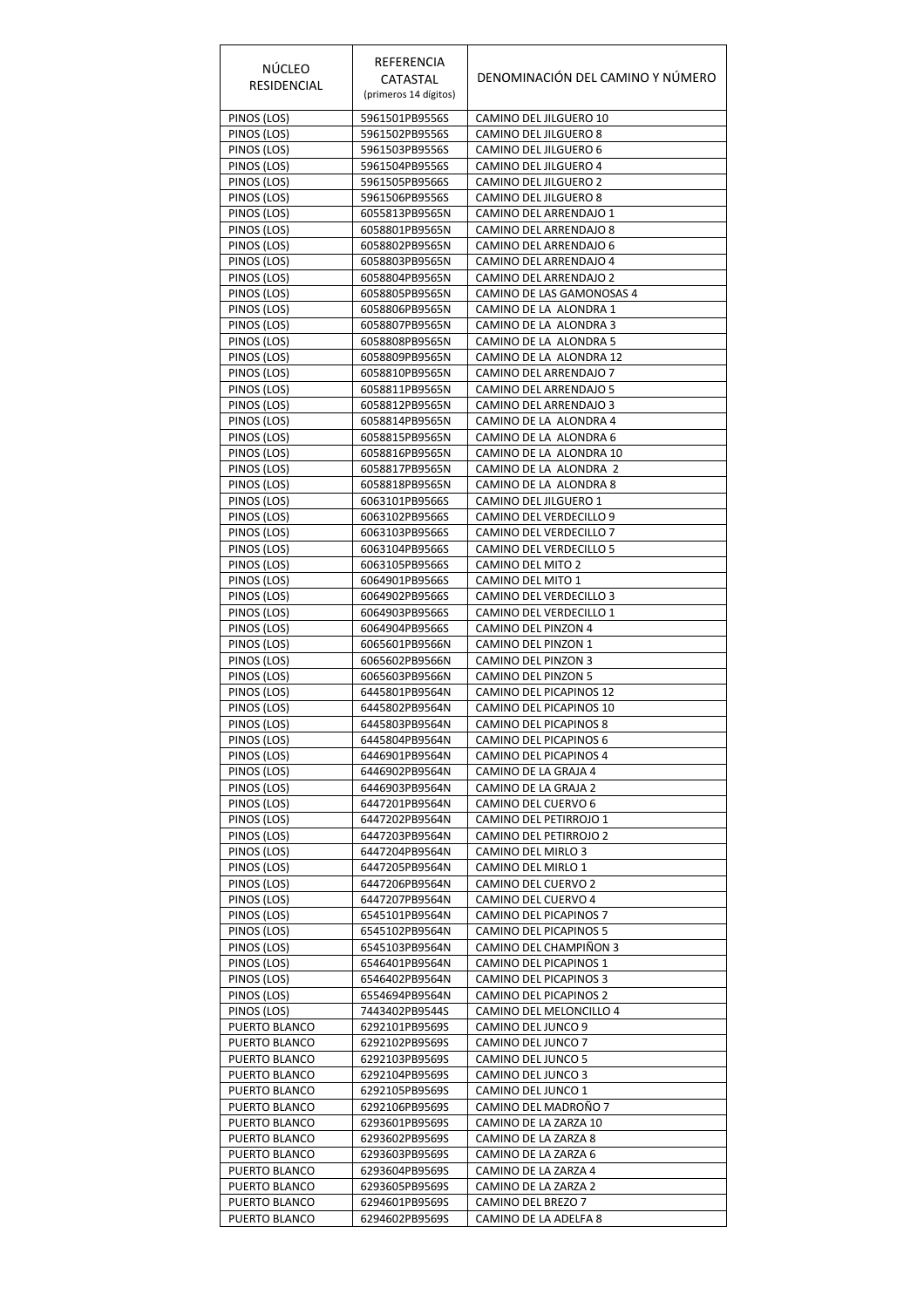| <b>NÚCLEO</b><br>RESIDENCIAL   | REFERENCIA<br>CATASTAL           | DENOMINACIÓN DEL CAMINO Y NÚMERO                     |
|--------------------------------|----------------------------------|------------------------------------------------------|
|                                | (primeros 14 dígitos)            |                                                      |
| PUERTO BLANCO<br>PUERTO BLANCO | 6294603PB9569S<br>6294604PB9569S | CAMINO DE LA ADELFA 6<br>CAMINO DE LA ADELFA 4       |
| PUERTO BLANCO                  | 6294605PB9569S                   | CAMINO DE LA ADELFA 2                                |
| PUERTO BLANCO                  | 6294607PB9569S                   | CAMINO DEL LABIERNAGO 2                              |
| PUERTO BLANCO<br>PUERTO BLANCO | 6391401PB9569S<br>6392401PB9569S | CAMINO DEL MADROÑO 2<br>CAMINO DE LA MIMBRERA 10     |
| PUERTO BLANCO                  | 6392402PB9569S                   | CAMINO DE LA MIMBRERA 8                              |
| PUERTO BLANCO                  | 6392403PB9569S                   | CAMINO DE LA ZARZA 3                                 |
| PUERTO BLANCO                  | 6392404PB9569S                   | CAMINO DE LA ZARZA 1                                 |
| PUERTO BLANCO<br>PUERTO BLANCO | 6392405PB9569S<br>6392406PB9569S | CAMINO DE LA MIMBRERA 6<br>CAMINO DE LA MIMBRERA 4   |
| PUERTO BLANCO                  | 6392407PB9569S                   | CAMINO DE LA MIMBRERA 2                              |
| PUERTO BLANCO                  | 6590001PB9569S                   | CAMINO DEL TOMILLO 3                                 |
| PUERTO BLANCO<br>PUERTO BLANCO | 6590002PB9569S<br>6591401PB9569S | CAMINO DE LA AULAGA 7<br>CAMINO DEL TOMILLO 12       |
| PUERTO BLANCO                  | 6591402PB9569S                   | CAMINO DEL TOMILLO 10                                |
| PUERTO BLANCO                  | 6591403PB9569S                   | CAMINO DEL TOMILLO 8                                 |
| PUERTO BLANCO<br>PUERTO BLANCO | 6591403PB9569S<br>6591404PB9569S | CAMINO DEL TOMILLO 1<br>CAMINO DEL TOMILLO 6         |
| PUERTO BLANCO                  | 6591405PB9569S                   | CAMINO DEL TOMILLO 4                                 |
| PUERTO BLANCO                  | 6591406PB9569S                   | CAMINO DEL TOMILLO 2                                 |
| PUERTO BLANCO<br>PUERTO BLANCO | 6592501PB9569S                   | CAMINO DEL LABIERNAGO 1<br>CAMINO DEL BREZO 3        |
| PUERTO BLANCO                  | 6592502PB9569S<br>6592503PB9569S | CAMINO DE LA ENCINA 48                               |
| PUERTO BLANCO                  | 6592504PB9569S                   | CAMINO DE LA ENCINA 46                               |
| PUERTO BLANCO                  | 6592505PB9569S                   | CAMINO DE LA ENCINA 0                                |
| PUERTO BLANCO<br>PUERTO BLANCO | 6592506PB9569S<br>6592507PB9569S | CAMINO DEL BREZO 1<br>CAMINO DE LA ENCINA 50         |
| PUERTO BLANCO                  | 6691201PB9569S                   | CAMINO DEL ROMERO 15                                 |
| PUERTO BLANCO                  | 6691202PB9569S                   | CAMINO DE LA AULAGA 2                                |
| PUERTO BLANCO<br>PUERTO BLANCO | 6887001PB9569S<br>6887002PB9569S | CAMINO DEL ALAMO 2<br>CAMINO DEL TAMUJO 9            |
| PUERTO BLANCO                  | 6888001PB9569S                   | CAMINO DEL MADROÑO 5                                 |
| PUERTO BLANCO                  | 6888002PB9569S                   | CAMINO DEL MADROÑO 1                                 |
| PUERTO BLANCO<br>PUERTO BLANCO | 6888003PB9569S<br>6888004PB9569S | CAMINO DEL LENTISCO 1<br>CAMINO DE LA AULAGA 5       |
| PUERTO BLANCO                  | 6888005PB9569S                   | CAMINO DE LA AULAGA 3                                |
| PUERTO BLANCO                  | 6888006PB9569S                   | CAMINO DE LA AULAGA 1                                |
| PUERTO BLANCO                  | 6888007PB9569S                   | CAMINO DEL ROMERO 13                                 |
| PUERTO BLANCO<br>PUERTO BLANCO | 6888008PB9569S<br>6888009PB9569S | CAMINO DEL ROMERO 11<br>CAMINO DEL ROMERO 9          |
| PUERTO BLANCO                  | 6888010PB9569S                   | CAMINO DEL ALCORNOQUE 08                             |
| PUERTO BLANCO                  | 6888011PB9569S                   | CAMINO DEL ROMERO 1                                  |
| PUERTO BLANCO<br>PUERTO BLANCO | 6888013PB9569S<br>6888014PB9569S | CAMINO DEL ALCORNOQUE 10<br>CAMINO DEL ALCORNOQUE 12 |
| PUERTO BLANCO                  | 6888015PB9569S                   | CAMINO DEL ALCORNOQUE 17                             |
| PUERTO BLANCO                  | 6888016PB9569S                   | CAMINO DEL ALCORNOQUE 14                             |
| PUERTO BLANCO<br>PUERTO BLANCO | 6888017PB9569S<br>6888018PB9569S | CAMINO DEL ALCORNOQUE 18<br>CAMINO DEL ALCORNOQUE 20 |
| PUERTO BLANCO                  | 6888019PB9569S                   | CAMINO DEL ALCORNOQUE 22                             |
| PUERTO BLANCO                  | 6888020PB9569S                   | CAMINO DEL ALCORNOQUE 16                             |
| PUERTO BLANCO<br>PUERTO BLANCO | 6888021PB9569S<br>6888022PB9569S | CAMINO DEL LENTISCO 3<br>CAMINO DEL MADROÑO 3        |
| PUERTO BLANCO                  | 6888023PB9569S                   | CAMINO DEL ROMERO 7                                  |
| PUERTO BLANCO                  | 6888024PB9569S                   | CAMINO DEL ROMERO 5                                  |
| PUERTO BLANCO                  | 6888025PB9569S                   | CAMINO DEL ROMERO 3                                  |
| PUERTO BLANCO<br>PUERTO BLANCO | 6891401PB9569S<br>6891402PB9569S | CAMINO DE LA ENCINA 27<br>CAMINO DE LA ENCINA 25     |
| PUERTO BLANCO                  | 6891403PB9569S                   | CAMINO DE LA ENCINA 23                               |
| PUERTO BLANCO                  | 6891404PB9569S                   | CAMINO DEL ROMERO 4                                  |
| PUERTO BLANCO<br>PUERTO BLANCO | 6891406PB9569S<br>6891407PB9569S | CAMINO DE LA ENCINA 19<br>CAMINO DE LA ENCINA 17     |
| PUERTO BLANCO                  | 6891408PB9569S                   | CAMINO DE LA ENCINA 13                               |
| PUERTO BLANCO                  | 6891409PB9569S                   | CAMINO DE LA ENCINA 11                               |
| PUERTO BLANCO<br>PUERTO BLANCO | 6891410PB9569S<br>6891411PB9569S | CAMINO DE LA ENCINA 9<br>CAMINO DE LA ENCINA 15      |
| PUERTO BLANCO                  | 6986501PB9569S                   | CAMINO DEL CHOPO 8                                   |
| PUERTO BLANCO                  | 6986503PB9569S                   | CAMINO DEL CHOPO 6                                   |
| PUERTO BLANCO                  | 6986504PB9569S                   | CAMINO DEL ALAMO 3                                   |
| PUERTO BLANCO                  | 6986505PB9569S                   | CAMINO DEL ALAMO 1                                   |